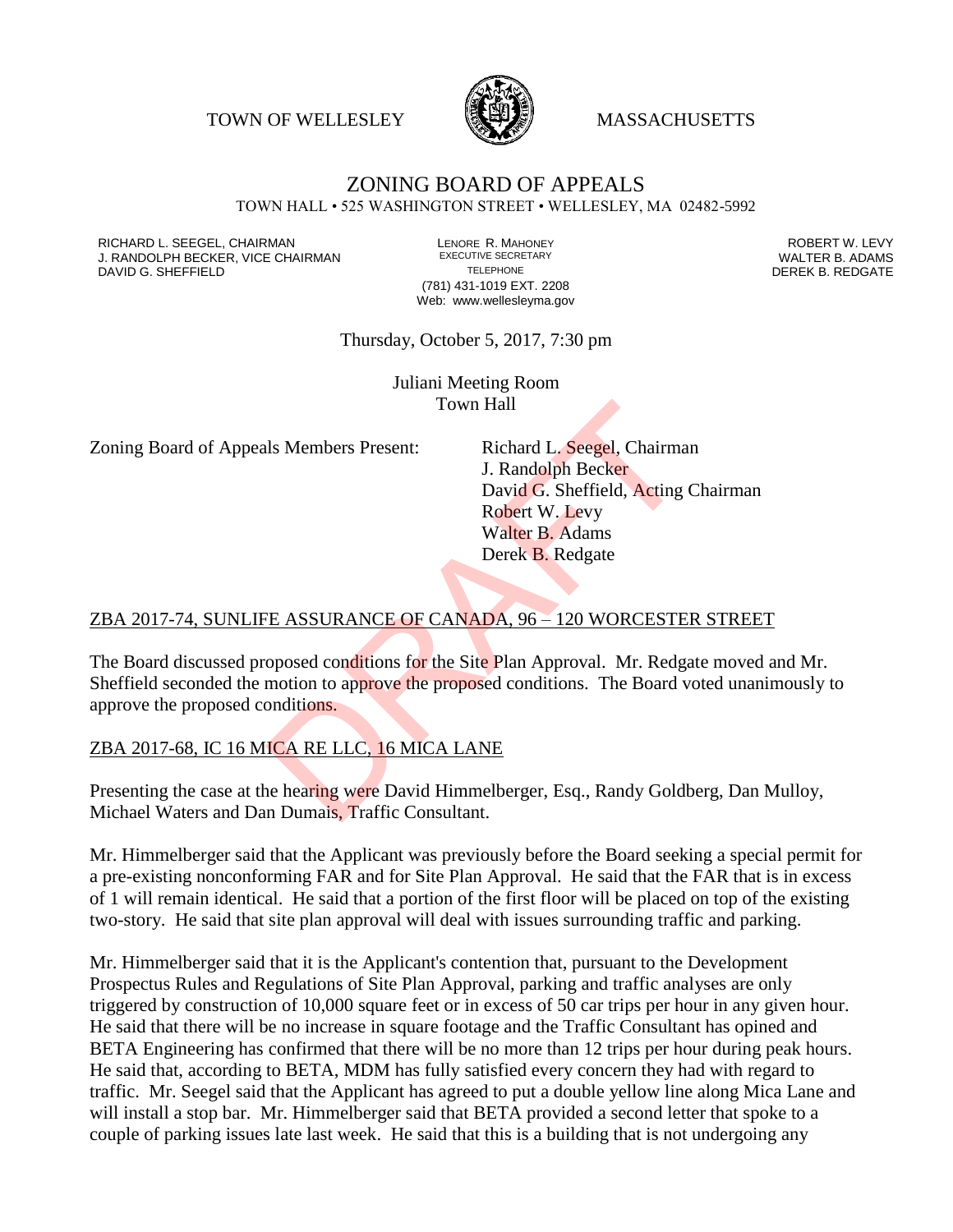change of use, has been in existence prior to 1985 and is not subject to additional off-street parking requirements pursuant to the ZBL. Mr. Seegel said that the only issue is safety. He said that BETA feels that one of the spaces should be removed safety purposes. Mr. Himmelberger read Section XXI, Part D., Subpart 3. g of the ZBL. He said that the Applicant can address parking at space #19 by placing a sign that states that parking spaces 15 to 25 are restricted to employees only. He said that would satisfy the exception in the ZBL.

Mr. Seegel said that BETA had suggested signage at the entrance and exit. Mr. Goldberg said that was already included. He said that there was a design feature that was purposely done that BETA may hae missed on the plan. He said that all of the curbing shown on the plans is purposely flush to allow extra room for vehicles. He said that the flush curbs will be concrete. He said that the curbs at the entry will be raised granite. He said that there will be concrete curb stops at each space.

Mr. Redgate said that people angle park against the building at 27 Mica Lane. He asked if the geometry of the 16 Mica Lane project will still allow that to happen. Mr. Goldberg said that it will not work. He said that they have been parking on the 16 Mica Lane property without authorization. He said that the plan is to work together to landscape that area. Mr. Redgate asked if signage will designate parking just for 16 Mica Lane. Mr. Goldberg said that the lot will be configured specifically for 16 Mica Lane. Mr. Redgate asked if a letter from 27 Mica Lane could be submitted stating that they understand that the parking will be eliminated. Mr. Goldberg that they vetted the issue with George Saraceno initially. He said that vehicles for 27 Mica Lane are not supposed to be parking on 16 Mica Lane property. He said that they do not have right to access. Mr. Redgate confirmed that the 16 Mica Lane property is in line with the existing building and when vehicles from 27 Mica Lane park there they are encroaching. Mr. Goldberg said that Plan L100 shows 20 percent of the parking spaces on 16 Mica Lane with an island. He said that 27 Mica Lane will lose that parking. He said that there has never been an agreement between the two property owners. The value of the Internal and the Source of the said that if it becomes<br>increase that the parking on the Internal and the lot will be of<br>Redgate asked if a letter from 27 Mica Lane could be sult parking will be eliminated.

Mr. Redgate asked about compact parking and the 30 percent. Mr. Seegel said that BETA was incorrect in their letter. He said that if it is a new parking lot of 15 or more spaces, only 30 percent of them can be for small vehicles. He said that it is not applicable to this.

Mr. Sheffield said that the parking is intended for 16 Mica Lane. He asked if there will be a sign for employees only. Mr. Goldberg said that there is not. He said that if it becomes an issues, they could put signage there that designates parking for tenants and guests. Mr. Sheffield said that employees will get used to parking in a tight lot.

Mr. Sheffield said that there are at least four other access roads to Washington Street from the southern side and none of them have no left turn restrictions.

Mr. Redgate asked if the actual owner of Mica Lane is in agreement to put the striping and double yellow line and stop line. Mr. Himmelberger said that Mica Lane is owned by the abutters. Mr. Seegel said that the markings can be put down because the Board will insert that as a condition.

Mr. Seegel asked if there was anyone present at the public hearing who wished to speak to the petition.

Mr. Seegel moved and Mr. Redgate seconded the motion to grant a special permit to alter the existing nonconforming structure and make a finding that the altered structure shall not be substantially more detrimental to the neighborhood. The Board voted unanimously to grant a special permit.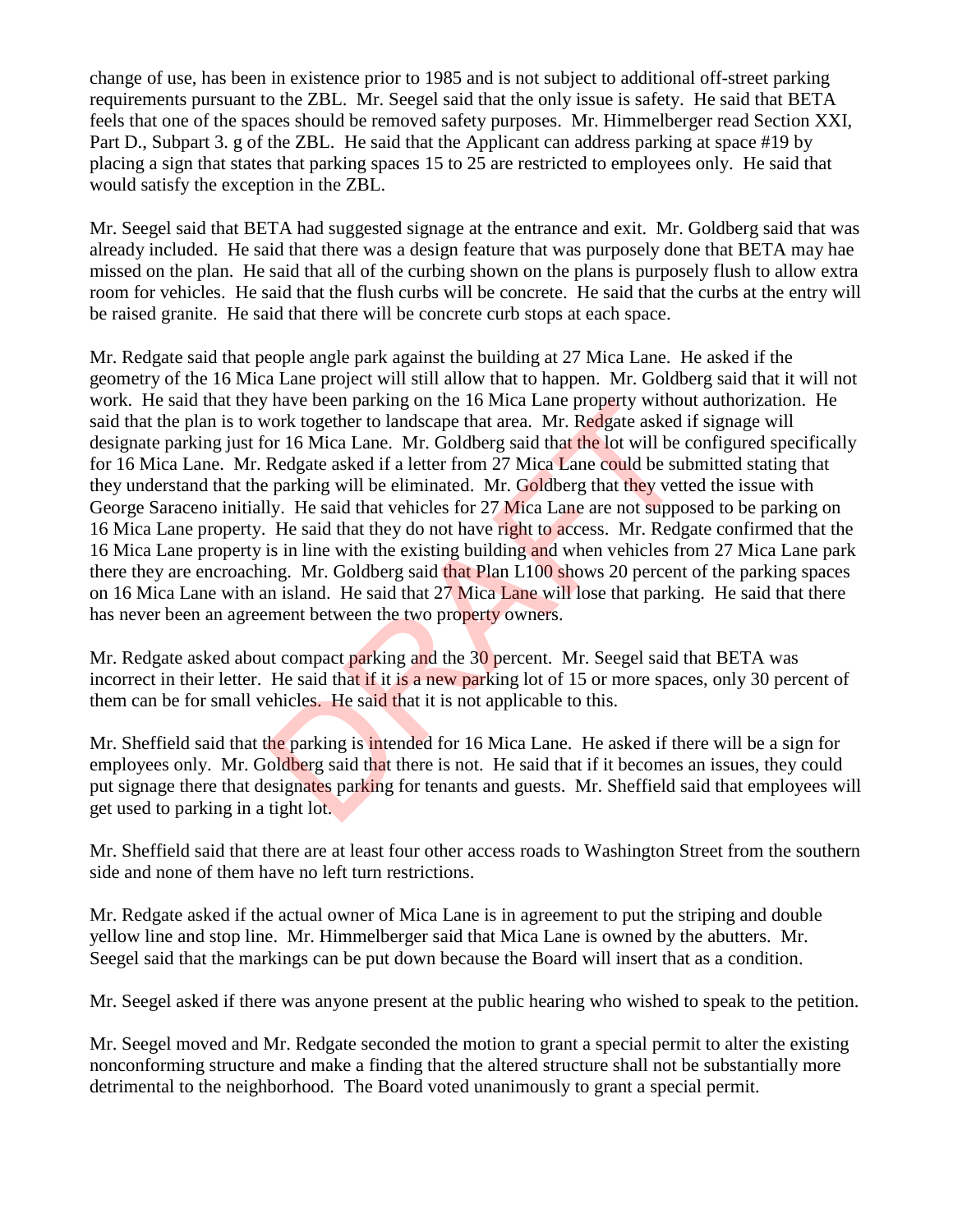Mr. Sheffield moved and Mr. Redgate seconded the motion to approve Site Plan Approval, subject to conditions to be approved at a subsequent business meeting. The Board voted unanimously to grant Site Plan Approval.

### ZBA 2017-66 ROBERT SARAFIAN, 6 CLIFFORD STREET

Mr. Becker said that this is an Appeal of a decision of the Building Inspector that 6 Clifford Street was not subject to Large House Review. He said that the Board ended the last meeting by asking the Proponent to see if he could contact the property owner and resolve the drainage issue that was at the root of the appeal.

Presenting the case at the hearing were Hamilton Hackney, Esq. and Robert Sarafian, the Appellant, Trustee representing his mother's interests at 19 Cottonwood Road.

Mr. Hackney said that they did reach out to the Developer at 6 Clifford Street to propose a meeting and their response was that his client would need to bring a professional engineer to the meeting, which was an expense that his client felt that his mother should not have to bear just to discuss drainage. He said that they informed the Developer that retaining a professional engineer would be too expensive but they would be happy to meet with them. He said that the Developer said that they had a copy of a drainage plan. He said that his client requested a copy of that but they did not provide it. He said that they have not had an opportunity to discuss resolution of the drainage issue.

Mr. Levy said that there is a room, which the Board will call a porch for the sake of consistency, that was built on the house which the Building Inspector determined was not subject to the TLAG requirement. He said that if that was included towards TLAG it would exceed the threshold for TLAG in this district. He confirmed with the Appellant that he would agree that if it was not included towards TLAG, the action of the Building Inspector was correct. He said that the question is whether this particular room should be in the TLAG calculation or not. He said that there are some other legal issues as to whether unheated porches should be exempt from TLAG under the bylaw. the Developer that his mother and the UHR by a processional engineer to<br>client felt that his mother should not have to bear just to<br>the Developer that retaining a professional engineer wou<br>y to meet with them. He said that

Mr. Hackney said that the sole issue is whether to include a 9 by 12 area on the back of the house in the TLAG exclusion. He said that there are two issues there. He said that the LHR Bylaw does not discuss exclusion of unheated porches from the TLAG calculation. He said that the Planning Board issued regulations that identified unheated porches as an area that could be excluded from TLAG calculation. He said that the LHR bylaw authorizes the Planning Board to issue regulations regarding the process of LHR review of applications but it does not directly authorize the Planning Board to also create new exemptions from the TLAG calculation. He said that the bylaw does have specific terms in it regarding how TLAG should be calculated. He said that there is an authorization question. He said that the Board covered this a little bit at the previous hearing.

Mr. Hackney said that if you look at the LHR Bylaw, it talks about dwellings as being the building type that is subject to LHR. He said that it is a broadly defined term that is basically for human habitation. He said that the Planning Board's exclusion of unheated porches is inconsistent with the term dwelling, which was intended to be a broad term. He said that an issue is whether the Planning Board is authorized to create that exclusion. He said that if the Board is not prepared to deal with that directly, there is another way to address this problem.

Mr. Hackney said that the term "unheated porch," as used by the Planning Board was not defined in the regulations. He said that he believes that it is within the Board's discretion to decide how to interpret or define that term and how to apply it in this particular situation.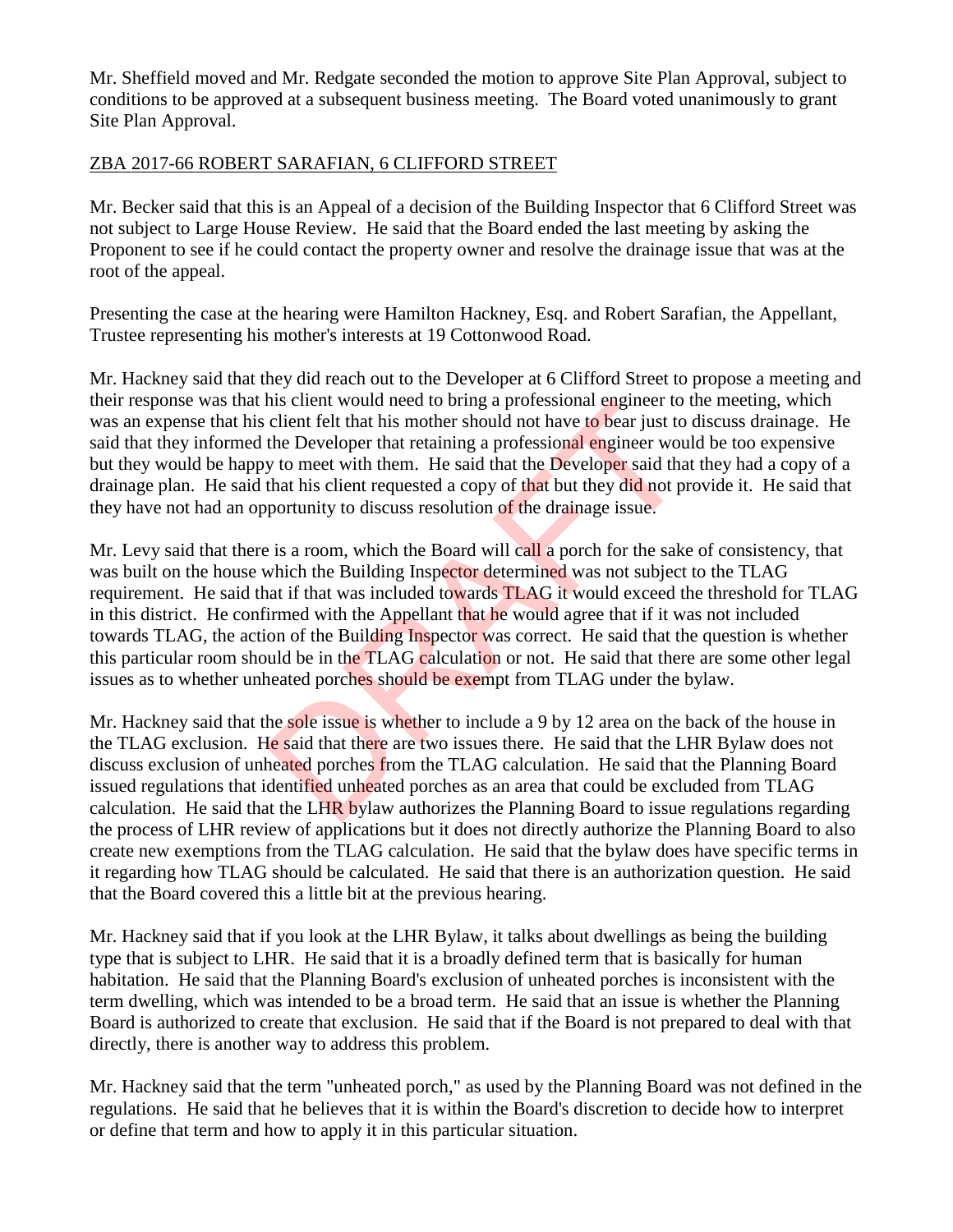Mr. Hackney said that there are two issues, the first one being the question of whether this is a porch. He said that term is undefined. He said that the information that they have suggests that this is not even a room but is merely an extension off of the kitchen. He said that there is no fourth wall that separates this extension from the kitchen. Mr. Levy said that there is a sliding glass door to the house shown on the first floor plan. Mr. Hackney said that it is a sliding door, not a wall, so it is not a room. He said that it is inside the foundation of the building underneath a bedroom. He said that all of those things would indicate that it is an extension of the kitchen, not a separate room could be deemed a porch. He said that, in addition, there is a question of whether it is heated. He said that term is not defined in the ZBL or the Planning Board Regulations. He said that three sides of the room have glazing. He said that there is solar heating. He said that it adjoins the kitchen which is heated the bedroom above which is heated. He said that it is sitting inside the foundation. He said that all of those factors would indicate that the room is heated by the rest of the house. He said that ZBA could conclude that this is not an unheated porch. He said that the house was built to come up as close as possible to the 3,600 square foot limit. He said that in this case, what they are looking at is a breakfast nook that is presented as an unheated porch for the purpose of coming up with square footage under the 3,600 square foot threshold.

Mr. Hackney said that the impacts that LHR is supposed to address and mitigate are clearly present here, particularly, flooding impacts. He said that all of the factors would support the ZBA using its discretion to come to a conclusion that this is not an unheated porch and therefore should be included in TLAG calculations and subject to LHR.

Mr. Levy confirmed that under Mr. Hackney's theory, the TLAG calculation is 12 feet over the 3,600 square foot threshold.

Mr. Becker said that within the package that the Board had to review was a set of calculations for heat loss. He said that all of the spaces in the TLAG calculation are in that. He said that the sunroom/unheated porch is not. He said that the plans that were submitted also showed the location of the heat registers in the family room on the side of the wall that it shares with the sunroom porch. He said that speaks to the laymen's concept of heating and whether it is heated or not. He said that he recognizes Mr. Hackney's solar heating argument and the French doors opening it up to the family room. reshold.<br>
the impacts that LHR is supposed to address and mitigate<br>
ing impacts. He said that all of the factors would suppor<br>
conclusion that this is not an unheated porch and therefor<br>
ind subject to LHR.<br>
tunder Mr. Hac

Mr. Grant said that the plans clearly state that there is no heat in the space. He said that in the process of applying ZBL he has to make judgment calls from time to time. He said that the space is not heated or cooled, it is not considered habitable space because it does not meet Code for habitable space. He said that when LHR was developed in 2008 it used assessor's methodology, which few people understand. He said that he had to develop a document so that the public could understand what assessor's methodology meant. He said that the document was reviewed and approved by the Planning Board at the time. He said that in 2010 the Planning Board changed the bylaw with respect to attics and whether or the space would count towards LHR. He said that they removed assessor's methodology. He said that the public had two years of training with assessor's methodology. He said that they changed the attic portion of the affidavit to line up with what had been approved by ATM. He said that is what has been used since then. He said that a lot of what was carried over was so that the end user could understand. He said that many times modifications of bylaws add a huge amount of confusion. He said that in the interest of consistency, they held that consistency. He said that the porch/sunroom in question has a thermal wall that complies with the energy code of MA between the family room and the sunroom. He said that the sunroom requirements are for a certain percentage of the wall area to be glass. He said that there are sliders, a bay window and two windows on the side. He said that more than 50 percent of these walls are glass, so it meets the definition of a sunroom under the Code. He said that a sunroom is an unheated space, thermally separated from the main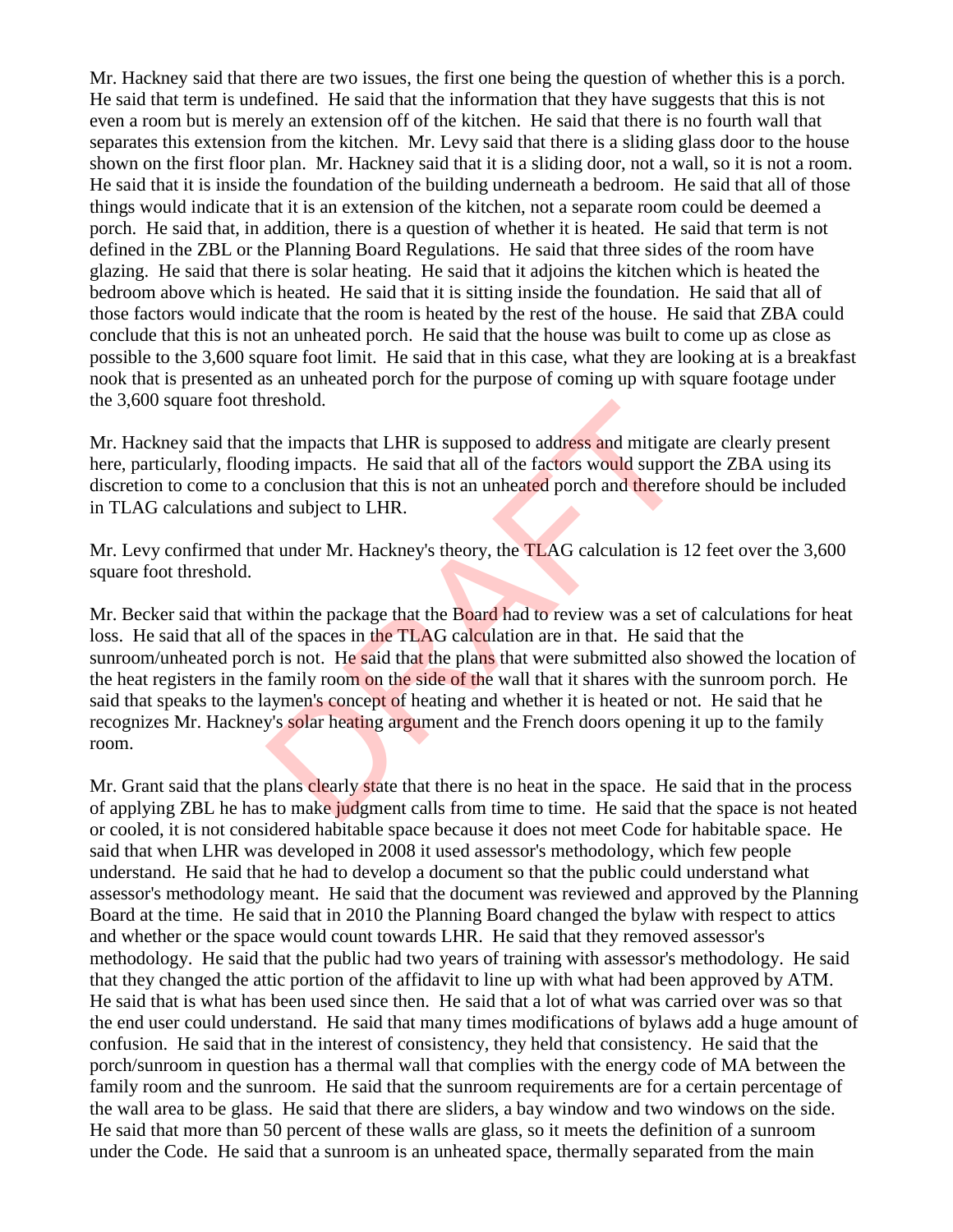house, which is what we have here. He said that he has to categorize it as something under the bylaw, so he categorized it as an unheated porch. He said that he feels that this house is in compliance and the standard has been consistently applied as he has to every permit that has come before him for LHR analysis from 2008 and 2010 to now.

Mr. Seegel asked what happens if they put in a piece of electrical heating such as a space heater. He said that it becomes a heated room. Mr. Grant said that would be a violation. He said that if someone files a formal written complaint, they will exercise the formal written complaint but he only has access to the house through the CO. He said that they make sure that it complies to the regulations at the time of CO and what the property owner does after they leave, they are obliged to comply with Zoning for the history of the building. He said that if they make changes to the building and do not notify the town and they are in violation, then it is a clear violation. He said that if they receive a formal written complaint, they need to act on it. Mr. Seegel asked if putting a space heater in the room a violation. Mr. Grant said that it is not. He said that the Proponent said that the room is solar heated.

Mr. Becker said that Mr. Hackney made an eloquent argument for heated versus unheated porch. He said that the real reason that the regulations have unheated porch in the column that says not applicable to TLAG is because it is consistent with the definition of TLAG. He said that TLAG says that you measure the floor are to the exterior walls of the building. He said that in looking at the plans, the exterior wall of the building is the wall between the sunroom and the family room. Mr. Levy said that one could argue that it is to the end of the sunroom. He said that from the outside it looks like it is part of the house. He said that when he thinks of a porch, he does think of a fully enclosed room. He said that he did not disagree with Mr. Grant that it may be a sunroom but does a sunroom make a porch. He asked if there is any provision in the Building Code or a definition that Mr. Grant can point to as to what a porch is. Mr. Grant said that there is nothing in the Building Code that specifies what a porch is. He said that a porch can be enclosed and partially open. He said that it falls back to the discretion of the Building Inspector to make a call to determine the exterior wall of the house. He said that it could be the thermal envelope of the house, which is the wall between the sunroom and the family room because there is no heat in there. He discussed the Energy Code. He said that there are unique ways that things are looked at as interior versus exterior. He said that he disagreed with the statement that the homeowner did this deliberately to circumvent LHR. He said that the average TLAG of homes in the 10,000 square foot district is 3,580 to 3,599 square feet. He said that almost everyone runs it to the edge. He said that this person has done what almost everyone else has done. Mr. Levy said that one has described any evil motives. r. Hackney made an eloquent argument for neated versus<br>that the regulations have unheated porch in the column t<br>s consistent with the definition of TLAG. He said that T<br>die exterior walls of the building. He said that in l

Mr. Becker said that in the design of the balance of the house, the basement is elevated and it sits up higher than the surrounding houses. He said that the fill that is being placed in there comes up as a four foot hill. He said that the only reason to do that is to make sure that the TLAG is less than 25 percent for the basement. He said that there is nothing in the bylaw that prohibits that.

Mr. Hackney said that there is a space on the first floor off of the family room/kitchen that is being designated as exterior. He said that there is a bedroom on top of that and there is a full foundation under it. He said that there is an exterior wall that wraps around the perimeter. He said that they heard that the wall on the first floor is different from the wall on the second floor. He said that it looks identical and it has a full foundation under it. He questioned how that could be considered to be exterior space when the bedroom above it is considered to be interior space. Mr. Becker said that it highlights the difficulty of having consistent definitions in terms of TLAG.

Mr. Levy said that there are two issues, one of which is whether this is an unheated porch. He said that the other questions is whether the Planning Bard has the authority to exempt unheated porches from LHR. He said that the bylaw is clear when it talks about measurement from the exterior face of the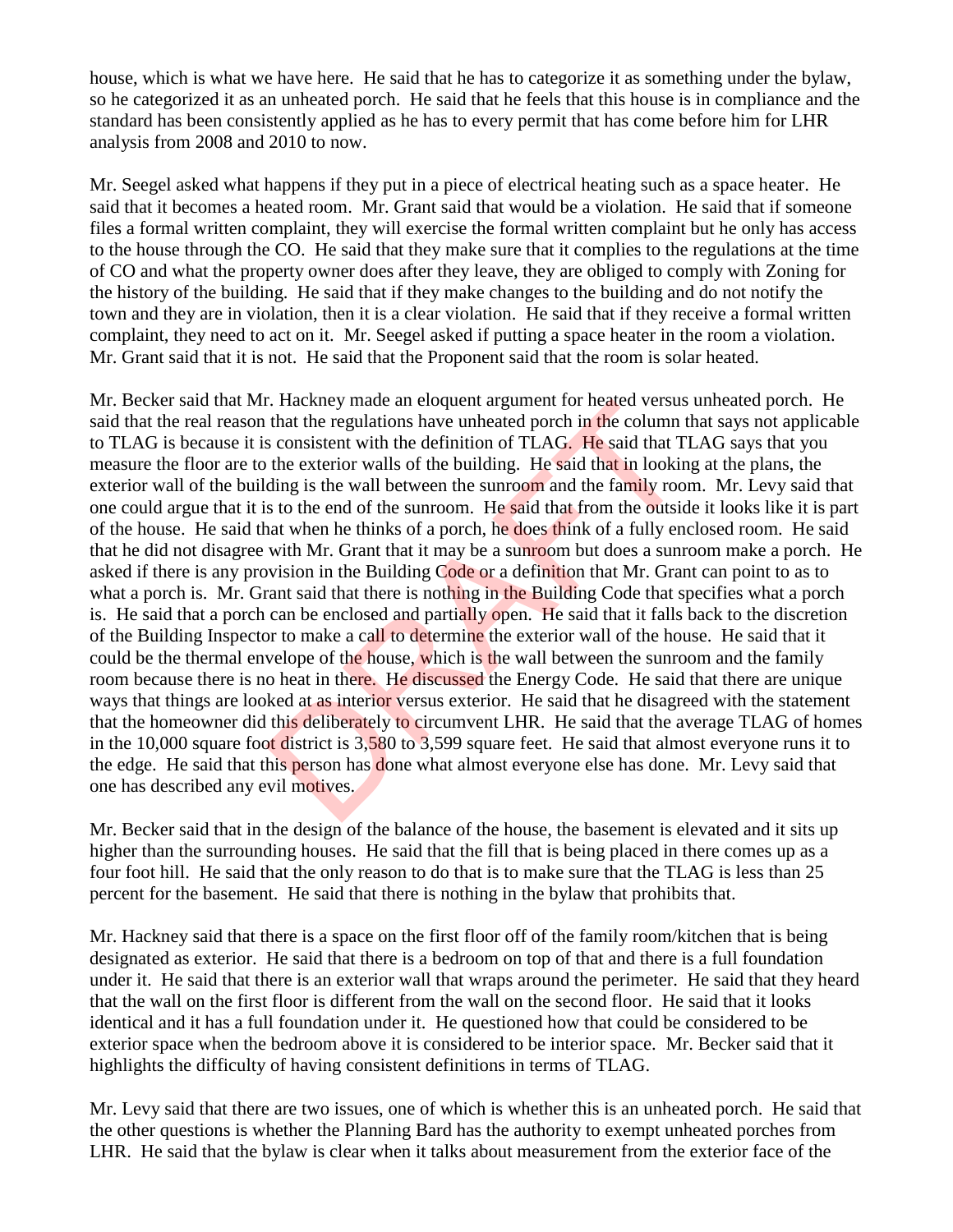exterior walls, which is probably the footprint of the house. He said that the bylaw says that the Planning Board can issue Rules and Regulations but it appears to limit those rules and regulations to procedural rules. He said that adding an exemption goes beyond the procedure. He said that the Rules and Regulations go on to say that calculations shall be in accordance to Rules and Regulations adopted by the Planning Board. He questioned whether there is a provision that allows the Planning Board to authorize exemptions or just to come up with the formula for the mathematical calculations.

Mr. Becker said that the second question is something that the Board need not be concerned with because it is the definition as to exterior wall which is in the bylaw that actually makes that question moot. Mr. Levy said that if the Board finds that the exterior wall is the wall between the house and the sunroom/porch, it is done. He said that the Board is done if it goes the other way unless it determines that the Planning Board had the right to exempt heated porches and the Board finds that this is a porch, which he was not confident that the Board could find.

Mr. Levy questioned the standard for review for this. He asked if it would be de novo or abuse of discretion. Mr. Hackney said that he believed that it is the latter. Mr. Levy said that it is a higher standard for the Board to find an abuse of discretion versus de novo where the Board makes the decision. Mr. Adams said that it could be much simpler. He said that it could be whether the Board agrees with the interpretation of the Building Inspector. He said that it would not be a decision as to whether the Building Inspector abused his discretion. He said that no one is suggesting that Mr. Grant was inappropriate in his actions. He said that the question is whether he correctly interpreted the Code in this regard. Mr. Levy said that it is also the legal standard whether he in entitled to deference.

Mr. Becker discussed hearing the petition de novo because he did not think that the Board is qualified to decide whether the Planning Board did the right thing in making its exemption. Mr. Levy said that the Board has to interpret the bylaw. Mr. Grant said that even though the bylaw has a second section about Rules and Regulations, he thinks that the bylaw does give the Planning Board the authority to promulgate regulations as to how they want to have a house calculated. He said that the bylaw states that calculations shall be determined in accordance with the Rules and Regulations adopted by the Planning Board. He said that the bylaw gives the Planning Board the authority under the Rules and Regulations Statute that they can. Mr. Levy said that could also be determined to be calculations and how you measure it, not what you include and do not include. He said that there is a separate section in the bylaw that talks about exemptions. Mr. Grant said that the Planning Board can set how a house is calculated and that could extend to what is exempted and what is not exempted. y stati that the beneved that it is the latter. Mr. Levy station of find an abuse of discretion versus de novo where the B aid that it could be much simpler. He said that it could be attion of the Building Inspector. He sa

Jessica Yee, 6 Clifford Street, said that she was not present at the previous public hearing. She said that there had been a lot of discussion at that meeting about her unwillingness to meet with the Appellant. Mr. Becker said that there was no need to do that because the Board was dealing with the two questions that Mr. Levy brought forth. Mr. Levy said that one of the reasons that the Board continued the hearing was because the homeowner was not there. He said that the Board encouraged the Appellant to talk with the homeowner to try to resolve this so that the Board does not have to make a difficult decision.

Ms. Yee said that at the beginning of this year when she started this project, she went over to the property to introduce herself. She said that a lady came out and said that she did not want to talk with her. Mr. Becker said that information is in the record via an email that was submitted. Mr. Levy said that the Board's decision will not be based on whether the homeowner spoke with the Appellant. He said that the Board encourages neighbors to talk but it will not make its decision based on personal relationships between neighbors.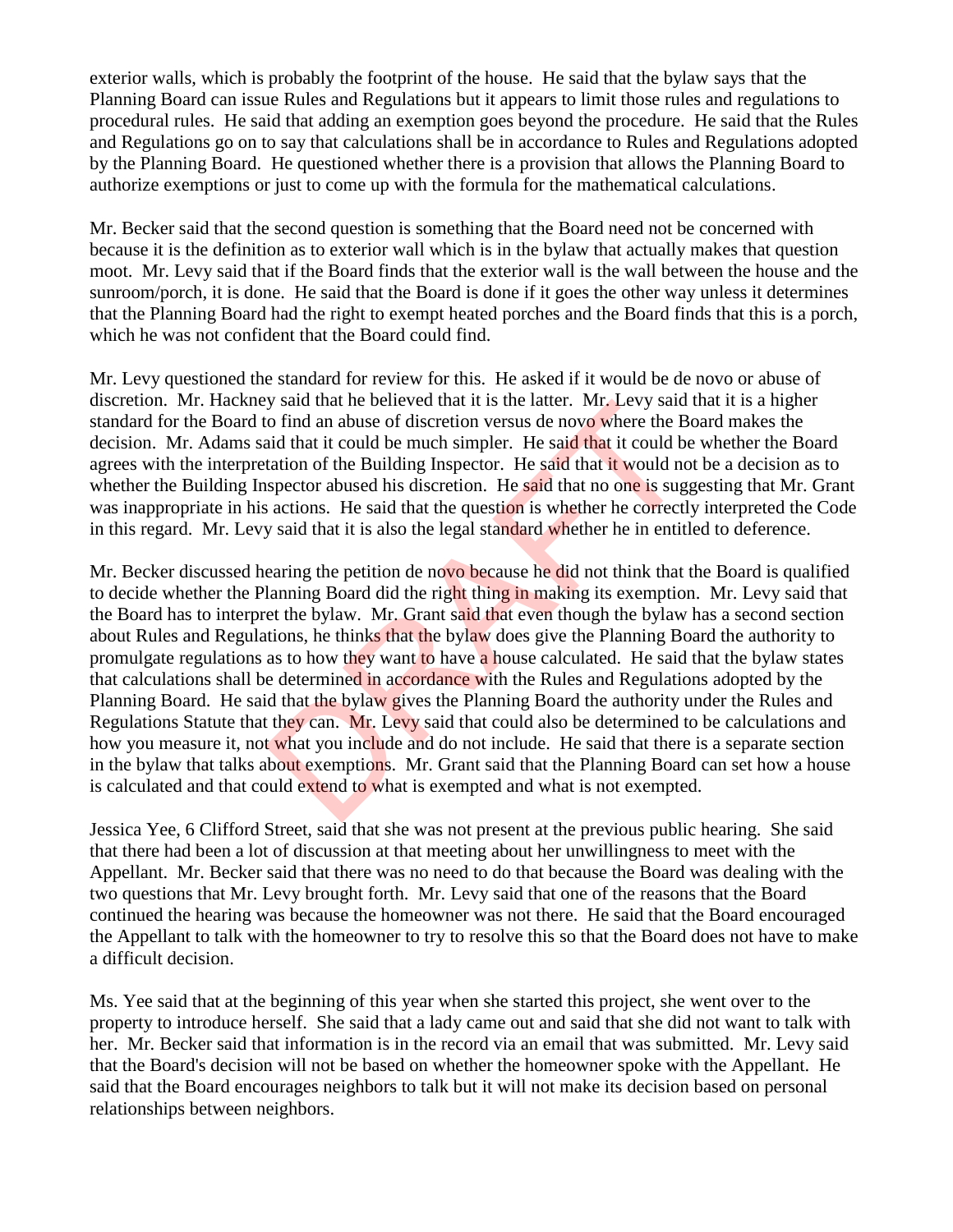Ms. Yee said that she has lived in Wellesley for 14 years. She said that she purchased this property three years ago. She said that her son attends the high school. She said that she intends to occupy this property. She said that, prior to buying this property, she was not aware of the big pool of water behind the house. She said that they elevated house to deal after her builder said that she could not have a deep basement there or she would have water and sump pump issues all of the time. She said that it is a custom designed home. She said that she met with the Building Inspector numerous times to make sure that the design would be in compliance. She said that it is a modular home, which was built in a factory. She said that there cannot be any room for mistakes when the modules are shipped. She said that they made sure that the exterior walls between the family room and the sunroom is an exterior wall with a door, fully insulated. She said that the room is not off of the kitchen. Mr. Levy said that the Board can see on the plans that it is off of the family room. Ms. Yee said that it is not a dining or breakfast nook, as presented by the Appellant. She said that the kitchen has a hood facing the back wall. She said that there is no room for her to put a window there. She said that a neighbor had talked about the view. She said that she did not understand why the issue of the unheated sunroom is coming up now. She said that she feels like she is being singled out for this. She said that things were said during the hearing that assumed that she would be doing something illegal by putting heat in the sunroom. She said that she is not going to. Mr. Becker said that the suggestion that someone could put an electric heater in was not that they were going to do that but was to test a hypothetical to test an argument to see how that argument and result could change under those circumstances. He said that the Board does that all of the time. Ms. Yee said that she followed all of the bylaws when she designed the home. She said that there is an exterior wall with an exterior door that leads to the sunroom.

Mr. Becker said that the issue before the Board is not whether Ms. Yee has done anything illegal but whether the Building Inspector made the correct choice in saying that Ms. Yee's house and application were exempt from the TLAG calculation. Ms. Yee said that it is written on the TLAG form that any unheated porch is exempt. Mr. Levy said that what the Board is struggling with is whether this a porch. He said that the reason for the appeal has to do with the drainage. He said that the Appellant is looking to get some understanding as to how that could affect them. He said that if this went through LHR proceedings as the Appellant maintain it should, that issue would have to be addressed before the Planning Board. assumed that she would be doing something inegal by pu<br>she is not going to. Mr. Becker said that the suggestion<br>was not that they were going to do that but was to test a<br>at argument and result could change under those cir

Ms. Yee said that she met with the Town's Engineering Department a few times and filed plans. She said that the drainage was completed on April 3<sup>rd</sup>. She said that she has not seen flooding at the property after that. Mr. Levy said that sharing drainage and engineering plans with the neighbors might have helped. He said that he believes that this is an issue should be able to be resolved between neighbors. He said that if the Board makes a decision tonight, someone is going to be unhappy. He said that the best time to resolve a dispute is when both parties have some risk.

Mr. Levy confirmed that a drainage system was put in. Mr. Grant said that a drainage system is shown on the plot plan. He said that was not required under the bylaw but was provided. He said that it is shown at the rear edge of the property. Mr. Levy asked Mr. Hackney if his client was aware that a drainage system had been installed. Mr. Hackney said that they were informed about the drainage plan about a week ago. Mr. Levy when the drainage system was installed. Ms. Yee said that it was installed in June. Mr. Levy asked Mr. Sarafian if he has seen any improvement in the drainage. Mr. Sarafian said that it is his mother's home and he does not live there. He said that had not witnessed any flooding there. He said that his sense is that it would probably be a late winter/early spring type of phenomena when the water table is high and snow is melting. He said that they tried to avoid this meeting tonight. He said that they very much wanted to resolve this outside of the Board and not take up its time. He said that they have reached out and have been unable to engage in a friendly conversation and to see the plans and see what is going on. He said that his hope and his sense is that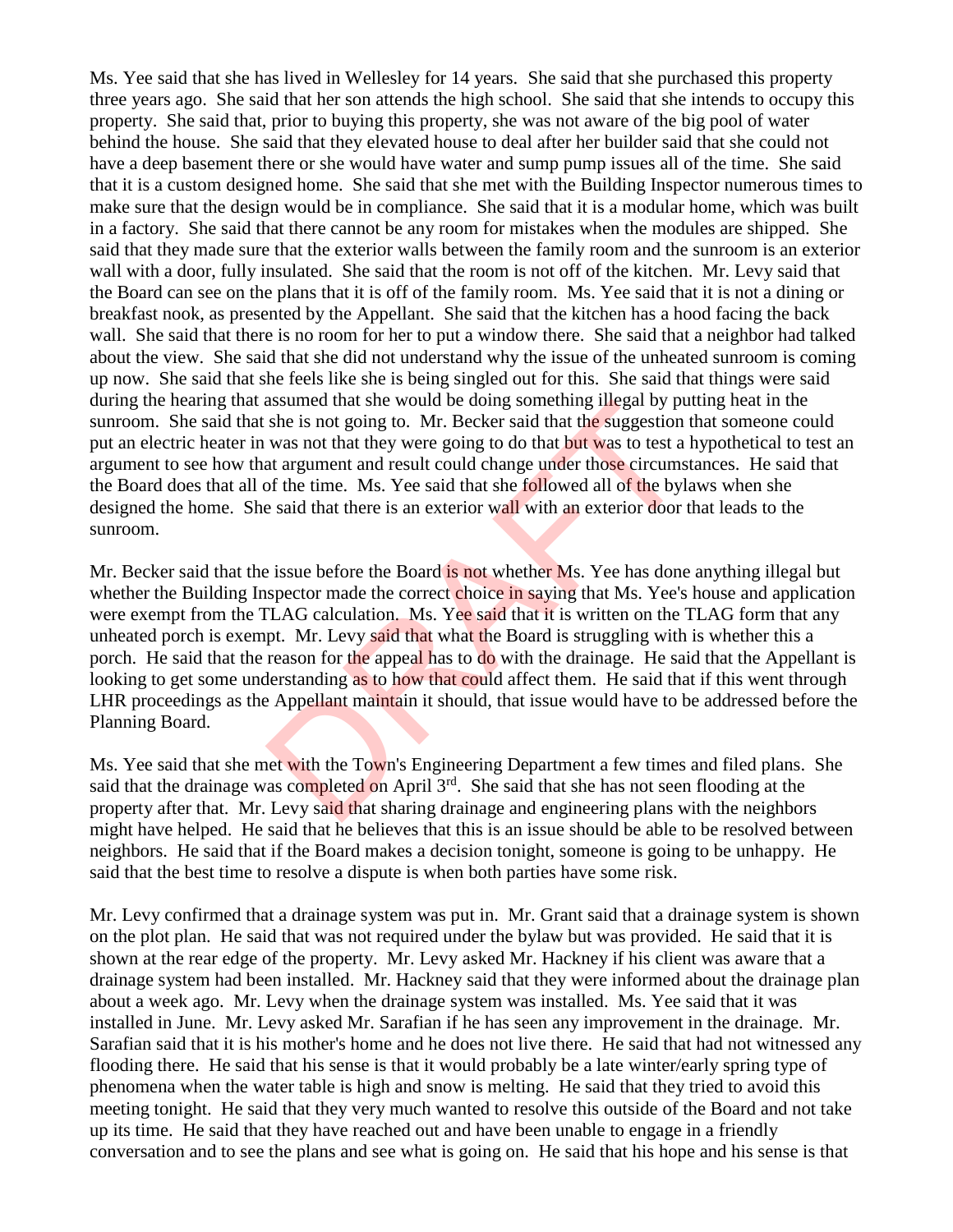it will be resolved in this fashion. Mr. Levy said that it is the not the Board job to resolve disputes. He said that he firmly believed that this could be resolved without the Board's intervention. He recommended that the parties talk to see if they can get to a meeting of the minds. He said that the Board is here if people want them to.

Ms. Yee said that she responded the Mr. Hackney's email stating that she is willing to meet. She said that because her drainage plan is already done, she feels that the meeting would be efficient if there is someone who is knowledgeable about the drainage system present to review it with them. Mr. Hackney said that they are happy to meet and review the drainage plan with the Town Engineer.

Mr. Sheffield asked if there was a letter stating that the Town Engineer had reviewed the Drainage Plans. Ms. Yee said that she can provide that.

Mr. Levy asked if the drainage issue is resolved will the Appellant withdraw the appeal. Mr. Hackney said that he will.

Joanna Winkleman, said that she is the abutter whose property goes alongside this property. She said that at this point she just wants the property to be completed. She said that it has been quite disruptive to those who live nearby. She said that her professional background is in design review. She said that one thing that has been left out of the discussion is the nature of the porch. She said that there is no definition of what a porch is in Wellesley. She said that it is quite common to define a porch as having a different flooring from the rest of the home, a different kind of wall and single pane windows that are different from the rest of the home. She said that is a bona fide enclosed porch. She said that if that space has a modern window, the same finishes and flooring as the rest of the house, it changes the matter. She said that it would not necessarily be a porch. She said that there is no definition for that. She said that it is not a matter of heat but of finishes. She said that she has a heated porch that is not included in her square footage because it has different flooring, wall and windows from the living space. She said that it is sad that the Town does not have a definition of porches. She said that there need to be guidelines for all properties going forward. Mr. Becker said that is why the Board wants the neighbors to resolve their drainage issue. He said that this would be much easier to deal with if there were definitions in the bylaw. d that she is the abutter whose property goes alongside the twants the property to be completed. She said that it has y. She said that her professional background is in design left out of the discussion is the nature of th

David Himmelberger, Linden Street, said that he found the Attorney's arguments compelling, particularly the extent to which the Planning Board may have inadvertently exceeded its boundaries in crafting an exemption in its Rules and Regulations because the Rules and Regulations that they are permitted to make are procedural. He said that Rules and Regulations is capitalized. He said that in the reference previous to that, it is still limited by the fact that those Rules and Regulations must be procedural in nature. He said that he found it interesting that attics that are not heated are included in TLAG. He said that the simple, ordinary language of the bylaw, which is the controlling document, talks about the exterior wall. He said that you think about exterior as opposed to interior. He said that there is no question that between the wall that is being claimed to be an exterior wall, it is interior to the outermost wall. He said that the outermost wall is exterior. He said that he googled definitions of porches and they all refer to appendages to buildings, frequently covered entrances to buildings. He said that he is now convinced by the Attorney's argument that the Planning Board overstepped when they created the exemption for unheated porches, his guess is that they were contemplating unheated exterior appendages to the main structure of the house because that is how we typically view a house. He said that this is probably the first time that someone has tried to make a space that is interior to all of the exterior walls fit the definition of a porch simply by being unheated space. He said that it is a case of first impression for this Board. He said that depending on which way the Board rules, there may be a lot of homes designed with interior unheated porches.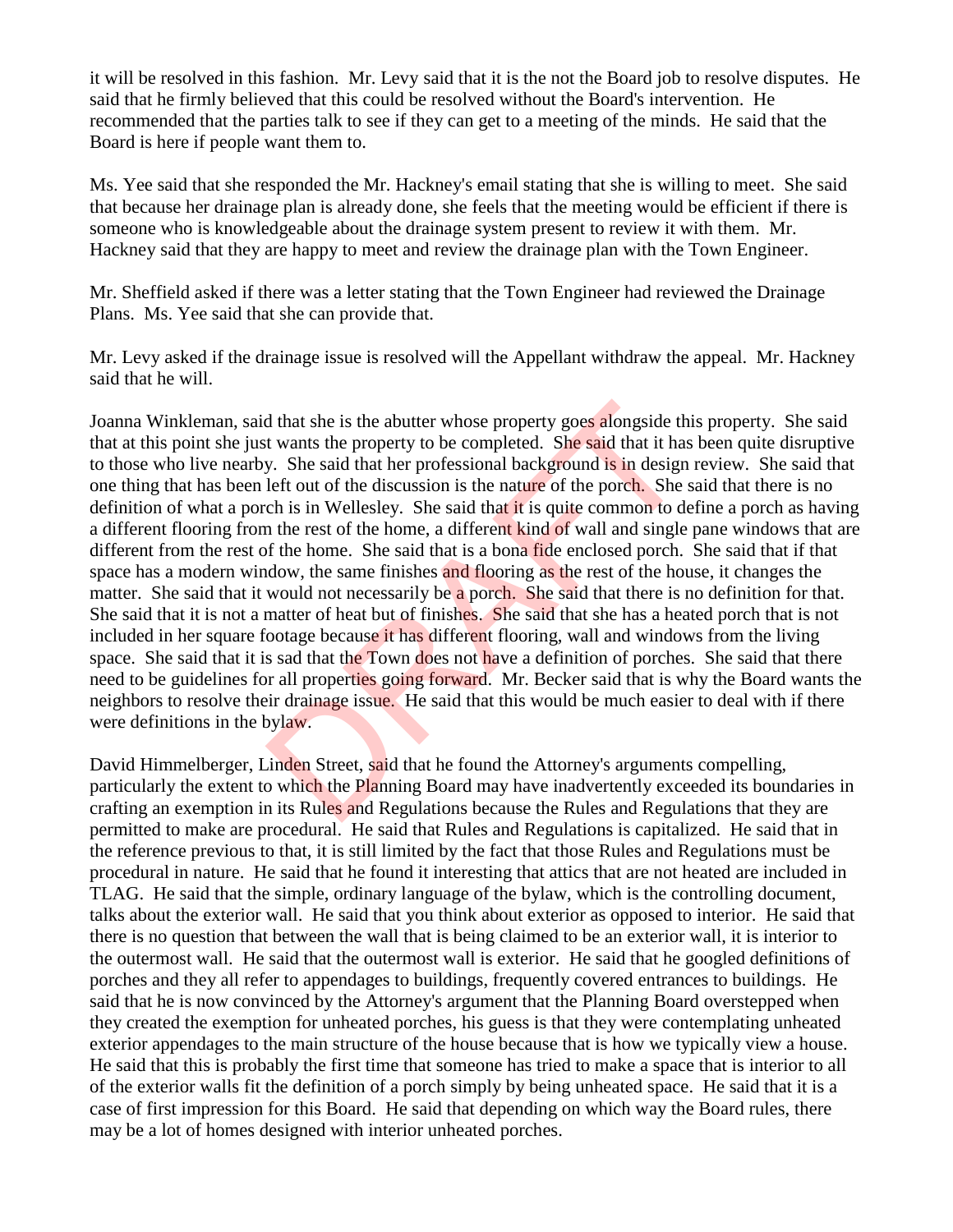Mr. Adams said the Counselor's comments made him think about this a little further in that there is something in the exterior wall that is more than just insulated. He said that the exterior wall is also a moisture barrier and a method of keeping the outside out, aside from the temperature, and the inside in. He said that the Board should think carefully about what the term exterior wall means and how it will influence its decision.

Mr. Hackney said that if the homeowner is willing to provide a copy of their drainage plan for the Appellant to review, they would be willing to continue the hearing to give them time to review, hopefully have a follow up discussion and resolve the issue without a Board decision. Ms. Yee agreed to supply a copy of the drainage plan. She said that the Engineering Department already has a copy on record.

Mr. Levy said that the Board strongly suggests that the neighbors try to resolve this. He move that the hearing be continued to December 7, 2017. He said that according to Mr. Grant it will not hold up the CO or any other part of the project. He said that it is at the homeowner's risk that if the Board goes forward and find against Mr. Grant, the project will be stopped and will have to undergo LHR. Mr. Grant said that he would have to issue a violation notice, revoke the CO, and issue a violation notice the homeowner had gone through LHR and complied with the decision. Mr. Redgate seconded the motion. The Board voted unanimously to continue the hearing to December 7, 2017.

Mr. Levy said that if the issue is resolved outside of the hearing, the Board would need to get an email or a letter to request that the petition be allowed to be withdrawn without prejudice. He said that no attendance would be required at that hearing.

## ZBA 2017-83, PETER KATSIKARIS, 15 MANOR AVENUE

Presenting the case at the hearing was **David Himmelberger**, Esq. and Peter Katsikaris, the Appellant.

Mr. Himmelberger said that this is an Appeal from a determination of the Building Inspector that the project would be subject to Large House Review (LHR), as it was granted modification to a variance by this Board and not granted a finding under Chapter 40A, Section 6. He said that the matter was previously before the Board on July 13, 2017. He said that the Board issued a blanket modification of a previously issued variance rather than a modification and a special permit for a pre-existing nonconformity that was not covered by the original 1972 variance. He said that one of the issues that he raised in July was that the structure was pre-existing nonconforming by virtue of a side facing garage with less than 30 feet and would be otherwise exempt from LHR because it would be subject to a finding, in accordance with the language in the bylaw. He said that the Board stated that if the Building Inspector determined that the project would have to go through LHR, the determination could be appealed. He said that after the Board's decision was finalized and recorded, Mr. Himmelberger submitted a request for a determination that, as the Applicant's proposed addition was to a pre-existing nonconforming single family dwelling, it was subject to a finding in accordance with Chapter 40A, Section 6 and Section XVII of the ZBL and therefore specifically exempted from LHR. He said that in a letter dated August 28, 2017, Mr. Grant stated that it was his opinion that the project required LHR because it had not received a Chapter 40A, Section 6 finding. Mr. Himmelberger said that he then appealed Mr. Grant's zoning interpretation. He said that the crux of the appeal is predicated upon the Building Inspector's interpretation only changes that actually received a finding rather than, in accordance with the ZBL, being subject to a finding. He said that, in this case, the Applicant if effectively penalized by a 45 year old variance that no longer has a basis in fact. He said that the only issue addressed by the 1972 variance was the purported inadequate frontage on a paper street. He said that Rose Street is not a street but is a side yard property line. He said that the only dimensional deficiency is the side facing garage that became nonconforming in 2002 when the bylaw was changed it Mr. Grant, the project will be stopped and will nave to<br>that the to issue a violation notice, revoke the CO, and issue<br>through LHR and complied with the decision. Mr. Ree<br>ed unanimously to continue the hearing to Decemb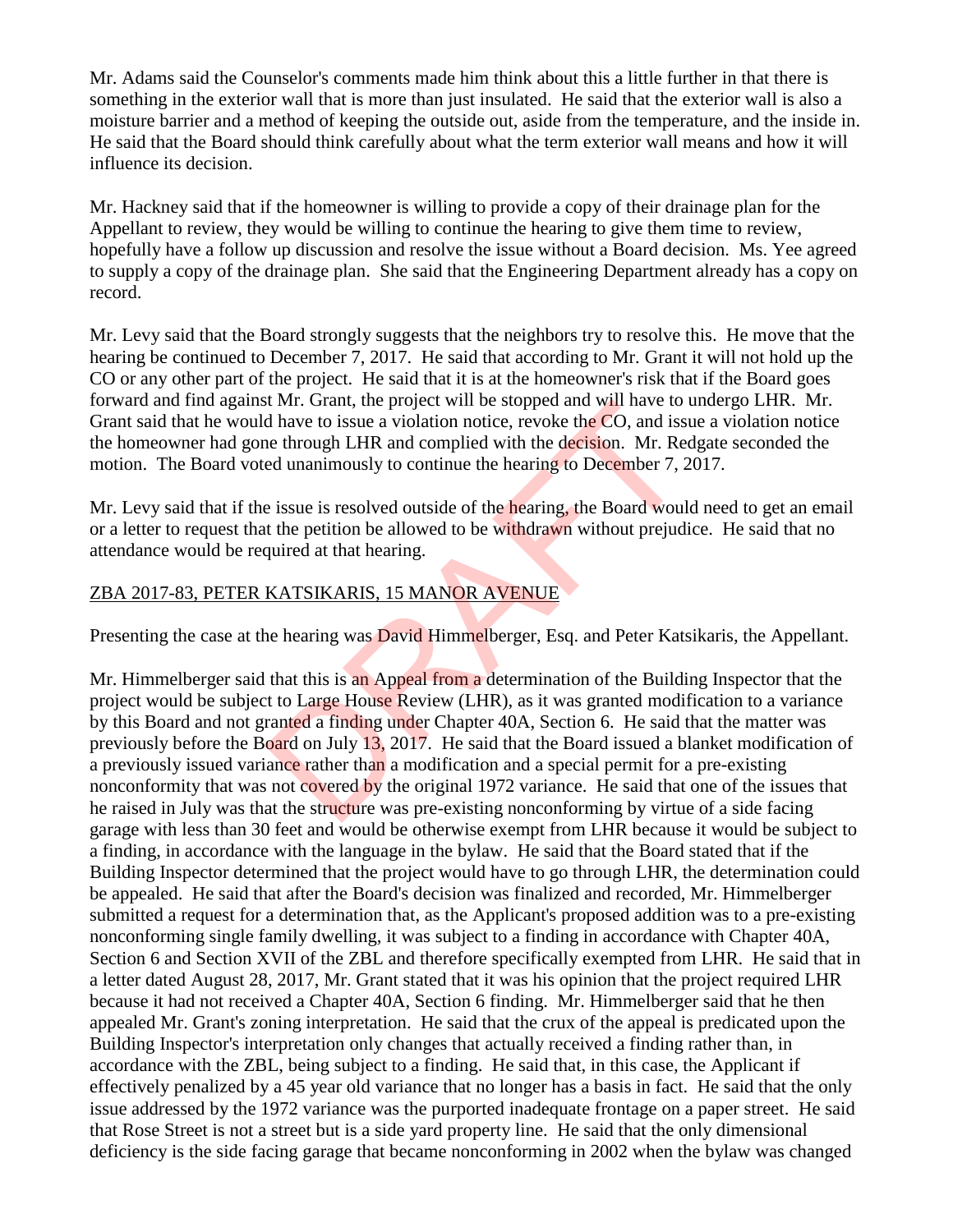to required 30 feet. He said that their argument is that there is no rational basis for a 1972 variance for insufficient front yard setbacks could be expanded to cover inadequate setbacks for a side facing garage that did not come into existence until 30 years after the original and now moot variance. He said that they believe that the enactment of the 2002 ZBL for side facing garages renders this to be a pre-existing nonconforming structure for which changes to it are expressly governed by and subject to Section 6 of Chapter 40A and Section 17 of the ZBL. He said that the proposed project increased the lot coverage by only 544 square feet. He said that TLAG increased from 2,846 to 4, 081 square feet, with the increased lot coverage behind the existing home. He said that the only visible increase was the raising up of a small side section of house that will remain four feet lower than the highest existing ridge line. He said that the Board has to looked to the LHR bylaw for guidance. He said that, of the various standards and criteria, the only one that would be marginally implicated is scale, which the Applicant believes would be resolved in his favor. He said that drainage has been addressed to the satisfaction of the Wetlands Protection Committee (WPC). He said that the Applicant is seeking to avoid the increased cost and time of the LHR process. He said that they believe that relief can be granted here without subverting the LHR process or the ZBL. He said that all they are seeking is the application of clear language, namely a recognition that the proposed addition is to a pre-existing nonconforming single family home with a side facing garage and is therefore subject to Section 6 finding. He said that the Planning Board concluded that this project is subject to a finding, even though it has not received one, and is exempt from LHR. He said that the same Board that is charged under the bylaw for implementing LHR agrees that this project is exempt. He said that the Applicant believes that the Building Inspector's interpretation was incorrect and that, as it is a pre-existing nonconforming structure by virtue of the 2002 bylaw change rendering side facing garages subject to a 30 foot side yard setback, it need not receive a finding but has to be subject to a finding. He said that, based on the fact that it is subject to a finding, he believes that it is exempt from LHR and asked that the Board decide in the Appellant's favor. guage, namely a recognition that the proposed addition is<br>amily home with a side facing garage and is therefore sule<br>Planning Board concluded that this project is subject to<br>ed one, and is exempt from LHR. He said that the

Mr. Levy said that he sat on the panel at the July hearing. He said that the Board's statement that the Building Inspector's determination could be appealed was not necessarily an endorsement that the Board would find one way or another. He said that the Board was stating that it was a right that the homeowner could pursue. He said that the issue whether a house that is a nonconforming structure that would require a special permit under Section 6 if an addition was made to the house is sufficient to exempt it, notwithstanding whether that finding was ever sought.

Mr. Himmelberger said that the Applicant did seek a special permit/finding at the previous hearing. He said that the Board said that it would issue a blanket variance and that would do away with the need for a special permit/finding. He said that the Board said that granting of a modification of a variance would render consideration of a request for a special permit moot because it would allow the construction as requested. He said that the Chairman said that if the Building Inspector tells the Applicant that they have to go for LHR, the Applicant can appeal the decision of the Building Inspector. Mr. Levy confirmed that the Board's decision, ZBA 2017-63, was not appealed.

Michael Grant, Building Inspector, said that the Applicant filed for a determination as a modification or a special permit/finding. He said that he read the minutes from the July 13, 2017 public hearing. He said that the Applicant had the opportunity and argued vigorously for a special permit/finding, which the Board felt was not appropriate. He said that the Board granted a modification of the variance. He said that the Applicant had more than ample time to argue that he should have a special permit/finding and was not granted it. He said that under the ZBL, it states that the project must be subject to it. He said that it that is the case and there was no modification of a variance involved, and if the Board did not grant a special permit, he questioned whether he can issue a permit for a project and not have it subject to LHR even though it did not receive the special permit/finding. He said that he thought that the concept of subject to extends out to also receiving the special permit/finding. He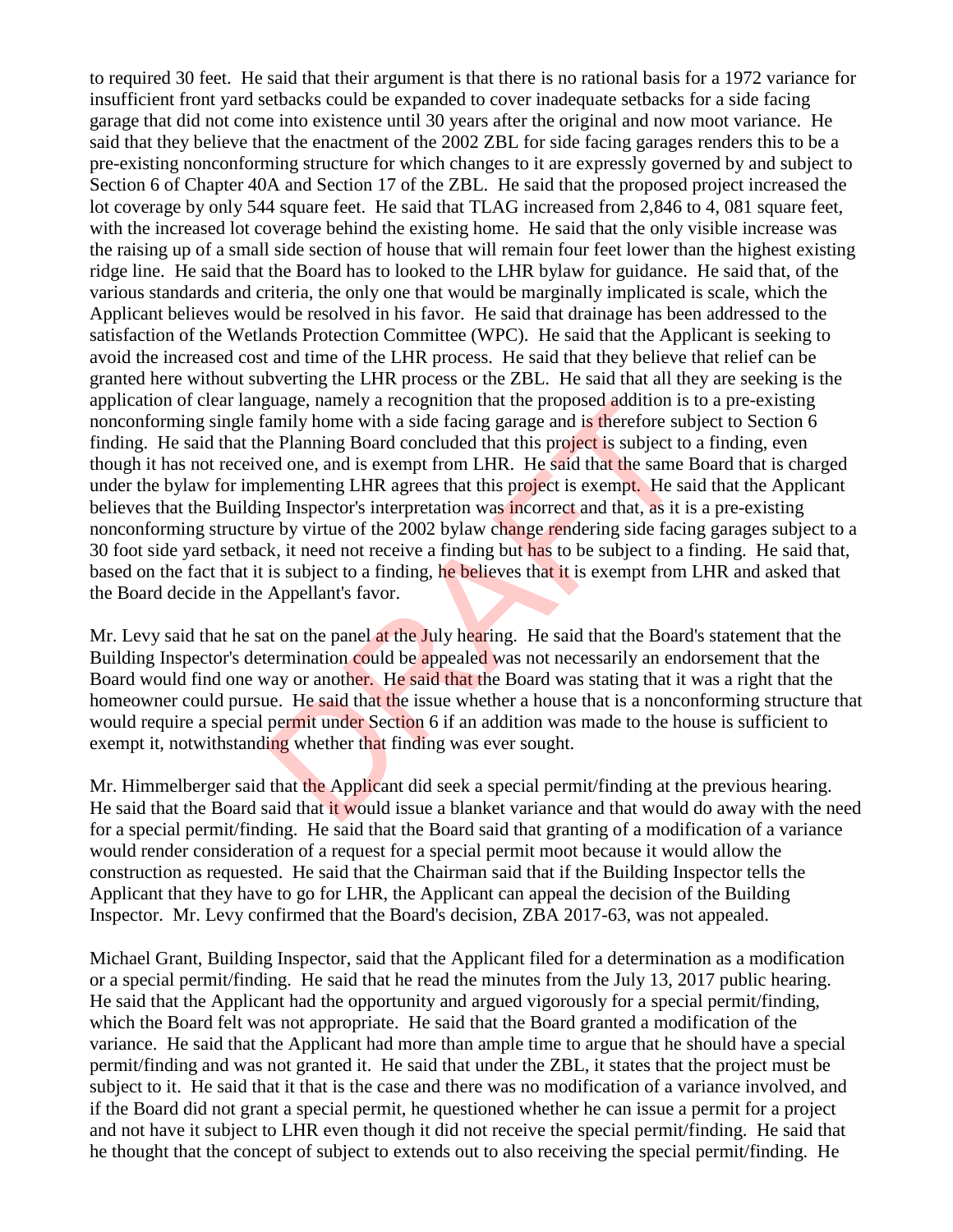said that Mr. Himmelberger sent a letter that contained a lot of case law that requires a lot of extensive review. He said that he forwarded the letter and meeting minutes to Town Counsel and they agreed that it is subject to LHR. He said that, due to time constraints, Town Counsel was not able to render a written response in time for this public hearing.

Mr. Himmelberger said that if a special permit had been sought and was denied, there is no opportunity to apply for a building permit for a nonconforming structure. He said that it would be denied based on that alone and they would not be addressing the issue of whether LHR should apply or not. He said that the issue is whether this project was subject to a finding. Mr. Adams said that the project was subject to a variance. Mr. Himmelberger said that this meets the criteria for a finding under Section 6 because it is a change being made to a pre-existing nonconforming structure. He said that the Board can choose to issue a variance, as it did, but that does not negate or undercut the fact that it is subject to a Section 6 finding because it is a pre-existing nonconforming structure.

Mr. Levy discussed a hypothetical situation regarding an agenda item on the hearing schedule. He said that if that house was on a nonconforming lot and the permit issues. He said that the homeowner later decides that they would like to add heat to the porch and go to the **Building Inspector for a permit.** He questioned whether they would need a Section 6 finding. He said that they would not have to come before the Board to enclose or heat the porch because they are not changing the footprint of the house. He asked Mr. Himmelberger if he thought that should be exempt from LHR just because it is a nonconforming lot. Mr. Himmelberger said that they are exempt from LHR because they are not subject to a Section 6 finding for the enclosure of a porch. He said that it is one of the exceptions under Bjorklund. He said that only if the change that they were seeking is one that qualifies for or requires a finding in order to go forward, would they then have to go for LHR. He said that there are certain building permits that do not trigger it on nonconforming lots. He said that there are five or six exceptions under Bjorklund that do not require a special permit, regardless of whether it is on a nonconforming lot. Mr. Levy said that the structure is even if it is not for the renovation. He said that it is a nonconforming single family which is subject to a finding. Mr. Himmelberger said that it is not subject to a finding if what is being sought does not require a finding. He said that in this case, they require a finding. Mr. Levy said that the Board decided that the special permit is moot. He said that the Board's determination was not appealed. Mr. Himmelberger said that there was no need to appeal the determination because the relief that they were seeking to build was granted. He said that they are appealing the fact that, although the Board went beyond what the Applicant was asking for, the project was subject to a finding. He said that the Planning Board agrees with that. It is to add heat to the porch and go to the Building Insp<br>like to add heat to the porch and go to the Building Insp<br>y would need a Section 6 finding. He said that they woul<br>lose or heat the porch because they are not chan

Mr. Levy said that the whole exemption came about as a result of a public meeting with the Planning Board that he attended and was chaired by Mr. Frisardi. He said that he posited the question if it was unfair to make homeowners go through both LHR and a Section 6 finding. He said that the purpose was to prevent someone from having to go through both with the idea being that, implicit in a finding of not substantially more detrimental to the neighborhood, this board would consider a lot of the factors entailed in LHR. He said that the Board never got there in the July hearing. He said that the Board never considered whether this would be substantially more detrimental. He said that all the Board did consider was whether there were grounds for modification of a variance. He said that the idea behind the exemption, is that people would not have to go through the rigors of a Section 6 finding and LHR. Mr. Himmelberger said that they did submit for a special permit. He said that the two hours that the Board spent on this that night was a rigorous process. He said that they believe that this house would sail through LHR but at a cost of expense and time. He said that the bylaw does not talk about projects that are subject to and receive a finding under Section 6 are exempt. He said that the bylaw talks about projects that would be subject to a Section 6 finding. Mr. Levy said that the bylaw does not say that nonconforming lots are exempt. Mr. Himmelberger said that it is a nonconforming structure. Mr. Levy said that Mr. Grant said that subject to a finding encompasses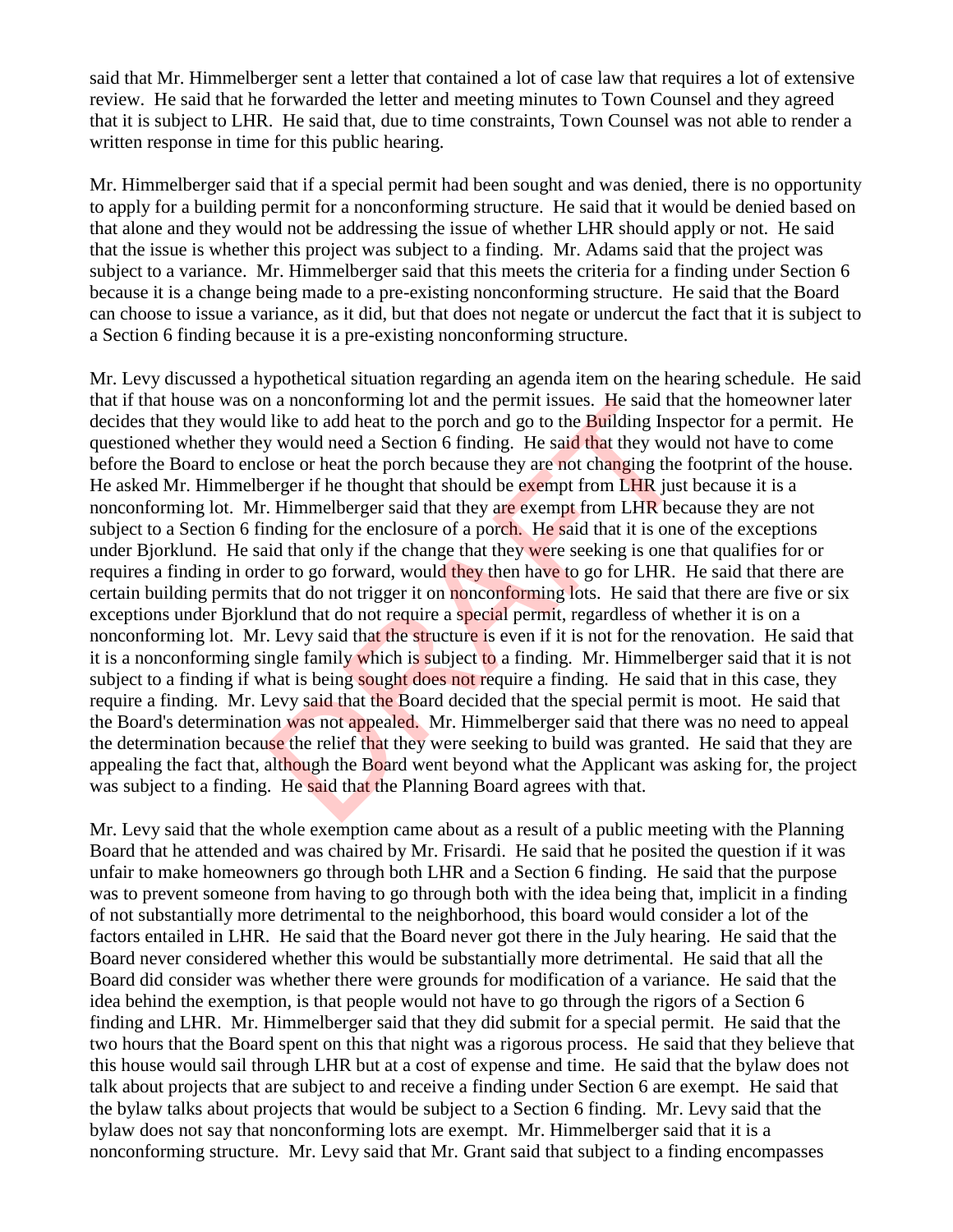whether a decision was made one way or another. He said that the Board never got to the point of making a decision that this structure was not substantially more detrimental to the neighborhood. He said that the safeguard of the exception of LHR was not operative.

Mr. Adams said that he was struck by the zoning related events that have impacted this structure. He said that the initial variance was to allow a nonconforming building with less than 30 feet from Rose Street. He said that a prior Board granted relief because they felt that there was no reasonable basis to treat Rose Street like a street. He said that a subsequent bylaw change which is the basis for which this is now nonconforming. He said that Mr. Grant determined that it is not reasonable to apply front yard setback requirements to the side of the building that faces Rose Street. He said that the current building would be considered compliant safe for the fact that it has garages that open on that side of the building. He said that it is a coincidence that the front yard setback and the requirement for a side facing garage are 30 feet. He said that it seems reasonable to him that, by granting modification of the variance, the Board was reinforcing the decision that was made in in the past. He said that he thought that it is clear that the proposed work, even with the side facing garage, will not create a hardship for the abutting property. He said that there is a significant buffer between the properties. He said that this is still a property that was subject to a variance. He said that, based on Mr. Grant's determination which is different from the Board's determination at the time they granted the variance, it is nonsensical to say that it is still a front yard because it will never be developed as a street and therefore has become a space that is available for use for the owners on either side. He said that with the addition and where it is placed, the building would not raise concerns if it did go through LHR. He said that it is not a huge house with the amount of land around it already. He said that the common space used to be called Rose Street. He said that what the homeowner is proposing to do is not unreasonable, including adding an additional garage that faces the side. He said that the variance piece was the neatest way to address the problem. He said that his thinking is that any property that has had a variance for whatever reason, any further action will be a modification or reinforcement of the variance. The said that there is a sigminizant builter between the prop<br>at was subject to a variance. He said that, based on Mr. the Board's determination at the time they granted the va<br>it is still a front yard because it will neve

Mr. Himmelberger said that when he pressed the fact that a special permit was warranted because there was no way that the 1972 variance could cover a nonconformity that only came into existence in 2002. He said that the Board said that it would issue a variance and the special permit will be moot. He said that he raised the issue about LHR. Mr. Levy said that the Applicant applied for a modification of a variance. Mr. Himmelberger said that was for the portion of the house above the existing first floor left side. He said that the special permit is needed for extending the garage. He said that the Board said to not worry about it because the Applicant could always ask the Building Inspector for an interpretation.

Mr. Levy said that the Planning Board has already said that LHR does not apply. Mr. Himmelberger said that LHR is time consuming. He said that the Planning Board will be bound by the Building Inspector's interpretation if this Board upholds it. He said that they have no provisions within their Rules & Regulations to give a waiver for the entire process. He said that it is a three to four month process that costs between \$5,000 and \$10,000, at a minimum. He said that the clear language of the statute of the bylaw says subject to, not receiving. He said that the Board can grant this without doing any harm to the bylaw, its application or the ethic of LHR. He said that this is about as benign a LHR, if it qualified for one. He said that it is not fair to insert words into the bylaw. He said that the bylaw says subject to, not subject to and receiving. He asked the Board to exercise its discretion and uphold the appeal.

Mr. Levy asked Mr. Grant about a situation where there is a nonconforming structure or lot and someone is seeking to do a renovation or addition that would not require a special permit but would trigger LHR. Mr. Grant said an example would be someone wanting to enclose a porch. He said that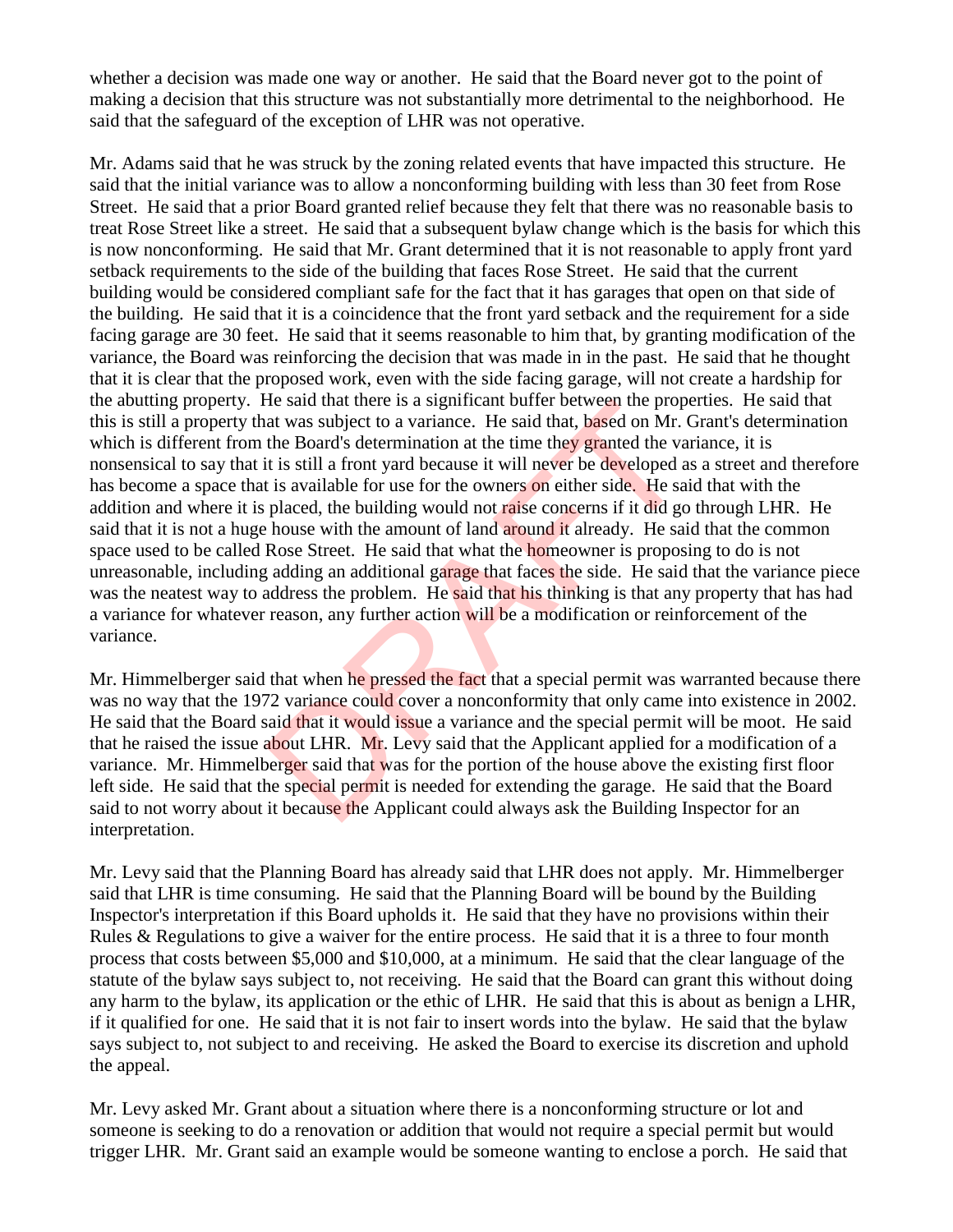if they wanted to enclose it and make it a habitable part of the house, they would have to calculate TLAG. He said that they would not be required to obtain a Section 6 finding. He said that if the house sits on a nonconforming lot but dimensionally meets all of the setbacks, and they do not change the footprint or create any new nonconformities, they would not be required to get a Section 6 finding. Mr. Himmelberger said that, Bjorklund says, as a matter of law, enclosure of a porch does not require a Section 6 finding because it does not increase the nonconformity of the house. He said that the Board is concerned about others going through a perceived loophole, and he is arguing that there is no loophole because everyone who is subject to it has to get relief, whether it is a special permit or a variance. He said that if they are subject to it, they require relief. He said that there is no basis for someone to say that they are subject to it but do not require relief. He said that it does not exist under the laws and bylaws.

Mr. Levy said that the intent of the exception was to prevent people from having to do both.

Mr. Adams said that if Mr. Grant is saying that Rose Street is not a street, what relief is needed for the addition that they are putting on, aside from the garage that is too close to the property line? Mr. Himmelberger said that they need relief for the additional volume of the house that will bring it to over 3,600 square feet, because of the side facing garage. He said that the side facing garage is what creates the nonconformity. Mr. Levy said that the whole purpose of the exemption was that if this Board would make a finding that it was not substantially more detrimental to the neighborhood, that was sufficient to exempt it from LHR. He said that this Board never got to that finding. Mr. Sheffield said that the Board chose to go with a variance rather than a special permit/finding, which seems like it was the simplest way to grant relief for this. iting on, aside from the garage that is too close to the pro-<br>they need relief for the additional volume of the house the<br>se of the side facing garage. He said that the side facing<br>Levy said that the whole purpose of the e

Mr. Levy asked Catherine Johnson, Planning Board member, if there is a quick and far less costly way to go through LHR. Ms. Johnson said that there are lots of waivers that can be put in place. She said that there has to be a formal request to the Planning Board. She said that everything that is waived is a reduction in the costs.

Mr. Levy said that the house exceeds TLAG. He said that some type of determination has to be made that it is an appropriate house for the town, either through LHR or making a finding that it is not substantially more detrimental to the neighborhood, and neither of those occurred. He said that the Applicant could have asked for a variance from LHR. Mr. Himmelberger said that they sought a variance for that which they thought was appropriate.

Mr. Levy said that his concern is that the safeguards that Town Meeting put in place to cover which exceed TLAG have not been met in this case. Mr. Himmelberger said that when the Board grants modifications of variances, it has repeatedly stated that it applies a special permit test. Mr. Levy said that the Board applies a variance test. Mr. Adams said that includes the basic test of a special permit when it decides if it would derogate from the intent of the bylaw. Mr. Levy said that the bylaw does not say that houses with variances are exempt. Mr. Himmelberger said that the Board did consider whether this addition was detrimental because, otherwise it would not have modified the variance. Mr. Levy said that the Board applied variance standards.

Mr. Adams said that the previous Board in 1972 felt that the distance to the side paper street was reasonable. Mr. Himmelberger said that the previous Board said that it was not a paper street, that it was a side yard. He said that they overturned the Building Inspector's interpretation that it was a street. He said that Mr. Grant supports the previous Board's interpretation that it is not a street because it is not capable of being traveled on.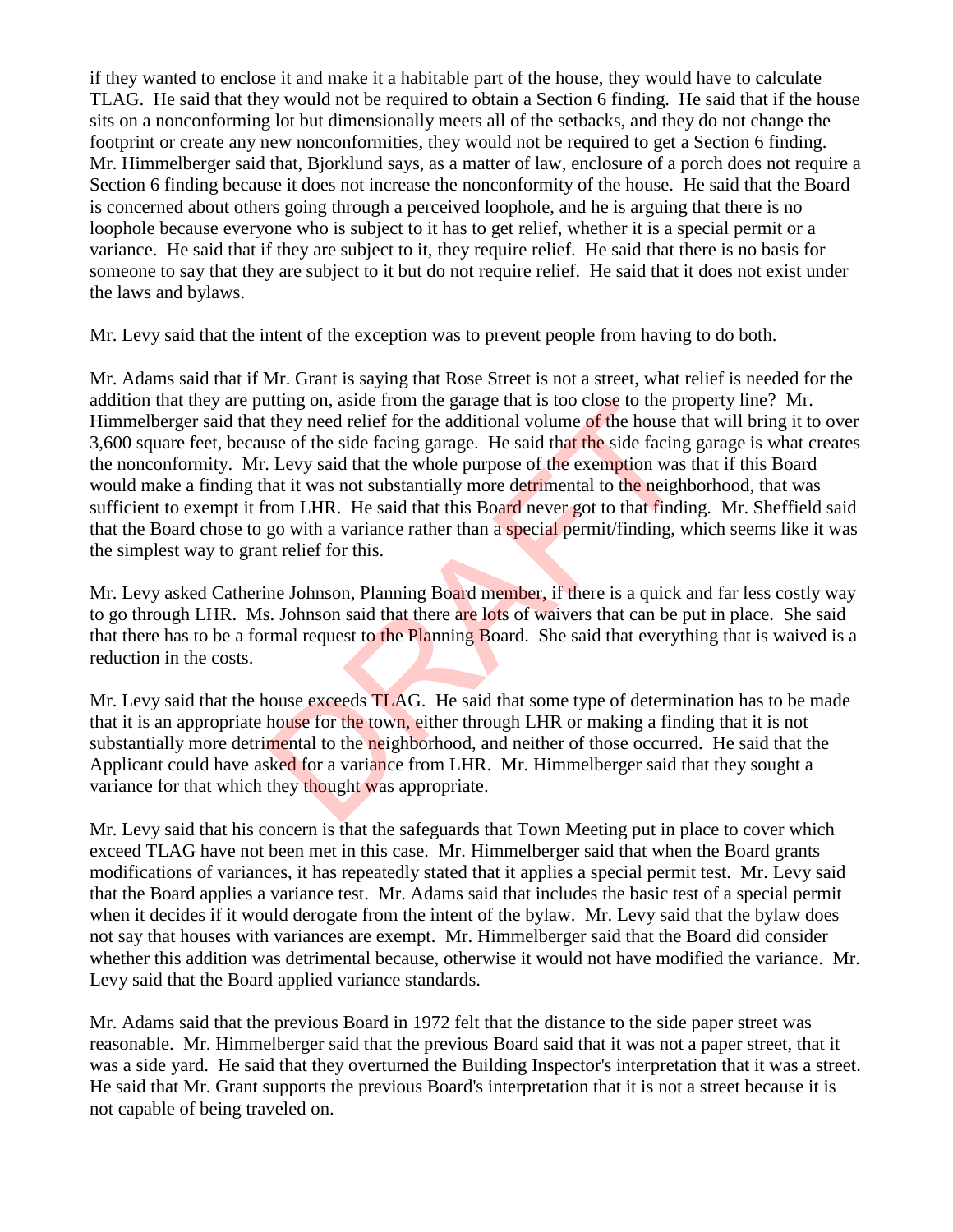Mr. Levy said that he was concerned about setting a precedent. Mr. Himmelberger said that this will not set a precedent because the people will come before the Board seeking a special permit. He said that only in those instances where there is a pre-existing variance on the property that pertains to some of which they are seeking, can the Board choose to extend the variance to cover all of the changes.

Mr. Adams confirmed that the appeal is of the decision of the Building Inspector that LHR is required. He said that he would be prepared with this lot and previous variances to a reasonable decision.

Mr. Levy said that the bylaw talks about nonconforming single family dwellings which are subject to a finding. He said that Mr. Grant says that means that a finding was heard and granted. He said that the purpose of the exception was to not require people to go through LHR and ZBA review, which is a loophole in the bylaw. Mr. Himmelberger said that an applicant has to come before the Board in any instance where they are subject to a Section 6 finding. Mr. Levy said that this is a house that exeeds TLAG that has not gone through a special permit/finding proceeding or a LHR proceeding. Mr. Himmelberger said that there was a lengthy discussion about a special permit. Mr. Levy said that no finding was made. He said that Section 6 requires two findings. Mr. Himmelberger said that is if you are not otherwise subject to a variance. He said that they received a variance, which rendered it moot. He said that they were subject to and went through the process and that is all that is required under the bylaw. Mr. Adams said that subject to means that there is a finding and you have to live with it.

Mr. Himmelberger said that they have an approved variance. He said that they could go back before the Board to seek a special permit to increase or alter the size. Mr. Levy said that this would probably get through the Planning Board quicker.

Mr. Levy discussed making changes and coming back for a special permit/finding. Mr. Grant said that if the Board makes a finding that it is not more detrimental, they will be exempt from LHR.

Mr. Levy said that the size of the house could be reduced. Mr. Himmelberger said that it is the size that the homeowner desires for his needs. He asked if the Board would consider an application for a variance from LHR. Mr. Levy said the Board has not done that before. Mr. Himmelberger said that he is looking to avoid increased costs and time delays. Sala that Section 6 requires two intents. Mr. Himmelber<br>t to a variance. He said that they received a variance, with<br>subject to and went through the process and that is all that<br>that subject to means that there is a findin

Mr. Levy asked about the TLAG. Mr. Himmelberger said that it will be 4,081 square feet. Mr. Levy said that it is located in a 10,000 square foot Single Residence District. Mr. Sheffield said that it will exceed the TLAG threshold by approximately 600 square feet. He said that it will not be more detrimental to the neighborhood. Mr. Adams said that the property abuts Weston.

Mr. Himmelberger said that the application was submitted in June when the garage was not included in TLAG. He said that the garage would now be included. He said that it would be appropriate to exclude the garage.

Mr. Sheffield asked if there was anyone present at the public hearing who wished to speak to the petition.

Mr. Levy moved and Mr. Adams seconded the motion to uphold the appeal to overrule the Building Inspector's determination. The Board voted unanimously to uphold the appeal.

### ZBA 2017-84, GERALDINE JARVIS, 26 HARRIS AVENUE

Presenting the case at the hearing were David Himmelberger, Esq., and Jeri Jarvis, the Petitioner.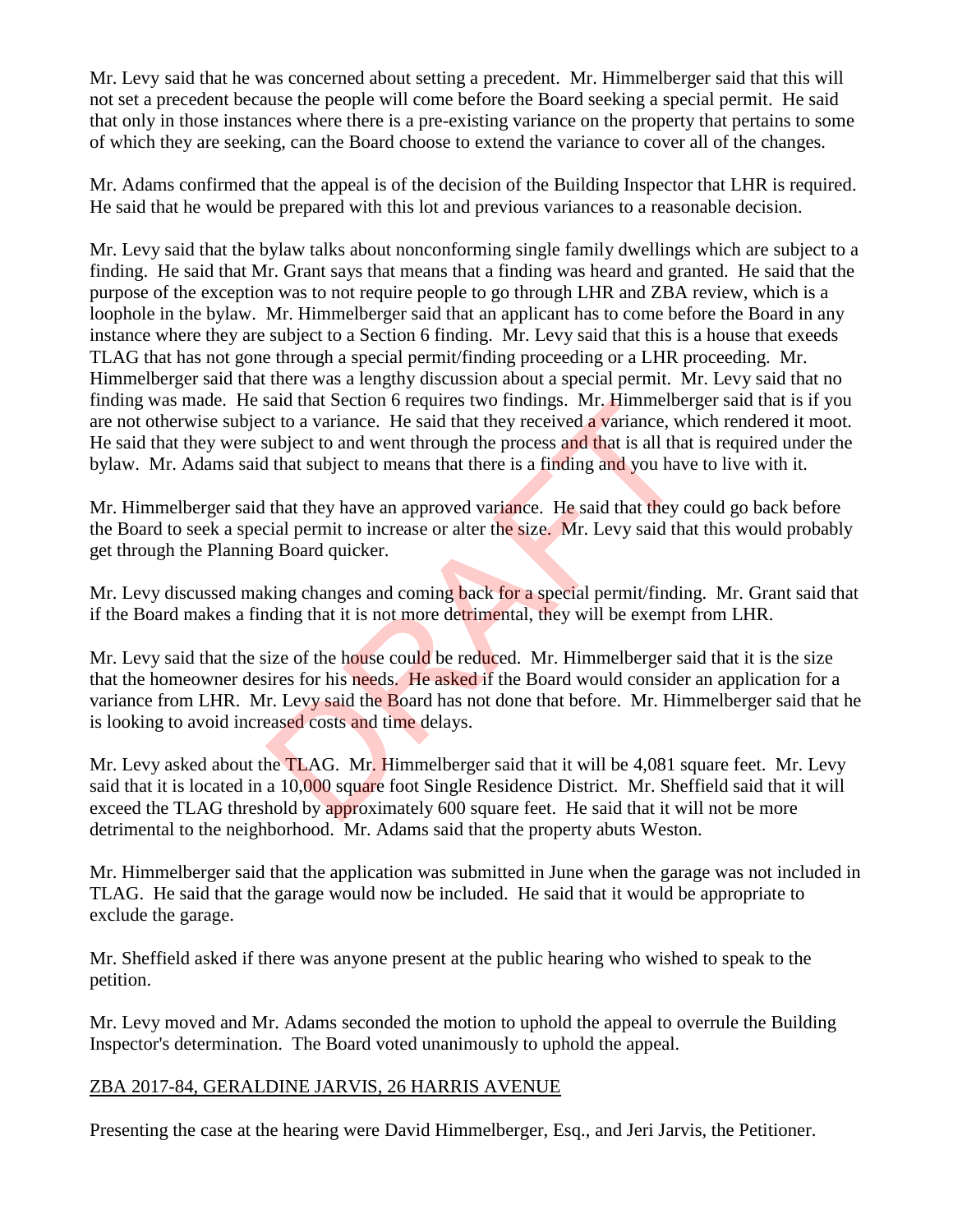Mr. Himmelberger said that the request is for renewal of a special permit for a home occupation for Doggy Day Care in a Single Residence District and also for a modification to allow for overnight boarding for dogs of existing clients. He said that, in support of that petition, Ms. Jarvis submitted letters of support from all of her neighbors on Harris Avenue and Minuteman Lane, which abuts the rear of the property. He read a letter from the direct abutter at the rear.

Mr. Himmelberger said that he is a classmate of Ms. Jarvis from Wellesley High School and a customer. He said that the can personally attest to the fact that Ms. Jarvis is a dog whisperer. He said that he has a black lab mix who did not get along at a prior daycare and was asked to leave. He said that after going to Jeri's Day Care, the dog has changed. He said that support from the neighborhood for the modification is compelling. He said that there will be less traffic if a dog is left overnight. He said that traffic is not an issue now. Mr. Sheffield said that the statement from the Animal Control Officer was compelling as well.

Mr. Sheffield read the conditions that are in effect. He confirmed that the request is to modify Conditions #2 and #4, related to hours of operation and overnight boarding.

Mr. Levy asked how many dogs would stay overnight. Ms. Jarvis said that there would be a maximum of seven.

Mr. Adams confirmed that the petition was advertised as a renewal. The Board discussed modifying the existing permit. Mr. Levy said that the Board can change the conditions. He said that he would prefer to leave condition #2 the same but change #4 to permit a certain number of overnight dogs.

Mr. Adams said that he was concerned that the Board is not giving full notice to the public to give them an opportunity to voice any opposition. Mr. Himmelberger said that if the Board needs to renotice the petition, the Petitioner requests that the petition be continued. He said that if Mr. Levy believes that the decision can be modified and given the fact that the petition has the support of all of the neighbors, the Petitioner would request that the Board vote tonight. elated to nours of operation and overing to boarding.<br>
any dogs would stay overnight. Ms. Jarvis said that there<br>
hat the petition was advertised as a renewal. The Board<br>
1. Levy said that the Board can change the conditio

Mr. Adams said that the first that he heard that Ms. Jarvis would be seeking permission for overnight was today. He said that if the Board just heard about it today, it is not clear that it was something that was originally considered. He said that the Board could renew the decision and the Petitioner can come back for a modification at a new public hearing.

Mr. Sheffield said that he would like to see some indication of how the dogs will be cared for overnight. He said that it is quite different from the daytime.

Mr. Adams moved and Mr. Levy seconded the motion to grant renewal of the decision under the current conditions. The Board made findings in accordance with Section II A 8 (h) of the Zoning Bylaw. The Board voted unanimously to grant renewal of the special permit.

### ZBA 2017-81 JONATHAN MANTAK, 37 LONGMEADOW ROAD

Presenting the case at the hearing was Michael Collins, Architect, representing Jon Mantak, the Petitioner. He said that Mr. Mantak submitted a letter. He said that the request is to demolish and replace a pre-existing nonconforming garage. He said that the new garage will be moved closer to the rear of the property and further away from the eastern property line where it is nonconforming by six inches. He displayed a rendering of the proposed garage. He said that although the proposed garage will be larger, it will not be more detrimental to the neighborhood. He said that it will be pushed back 110 feet from the street for a significant setback. He said that the new garage will be taller. He said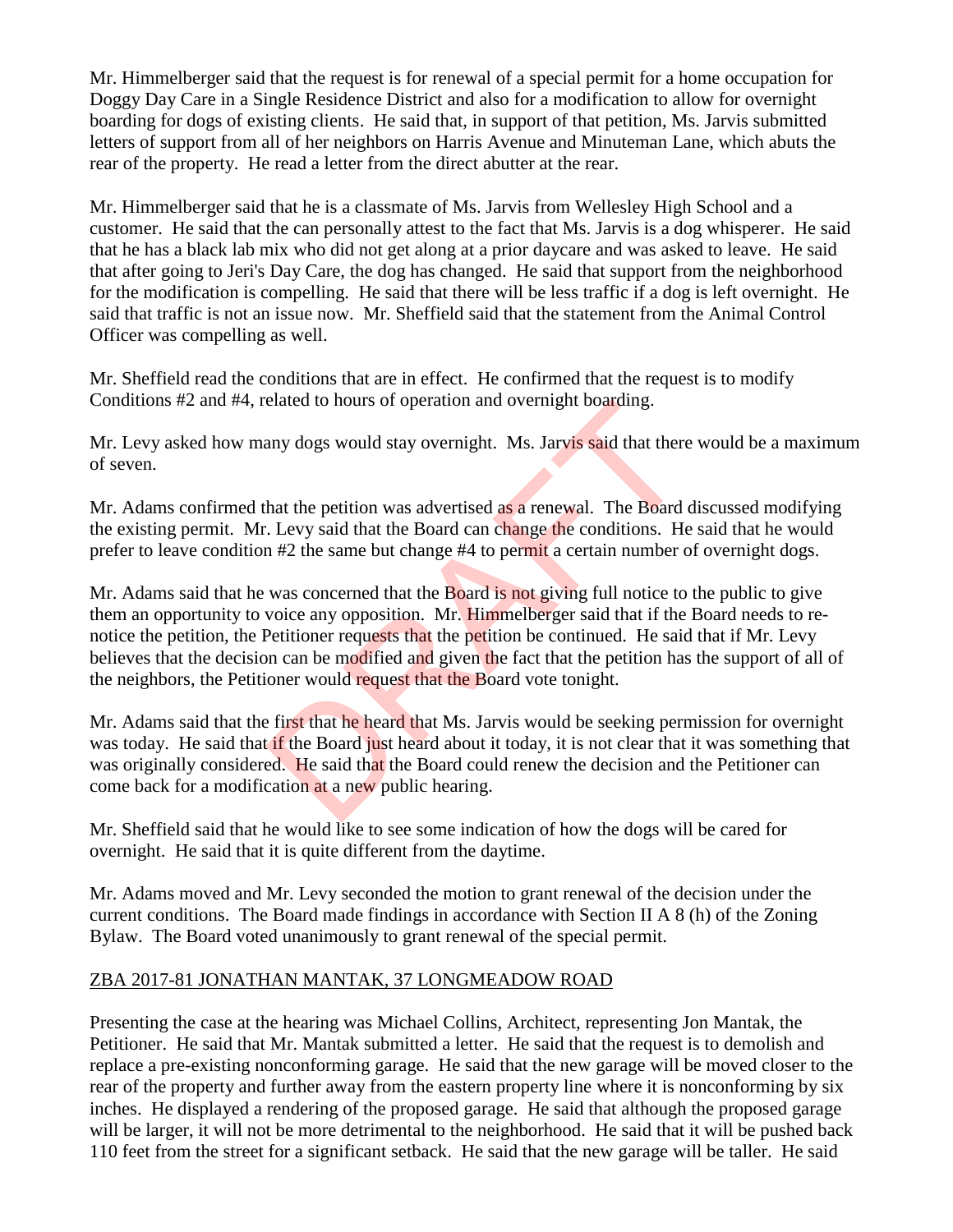that they designed the front end gable to mimic the existing house. Mr. Adams said that the gable on the existing garage went in the other direction.

Mr. Adams said that the proposed garage was moved from the side yard setback by five inches. He asked why it was not moved further away for a more substantial reduction in the nonconformity. Mr. Collins said that he did try for a foot. He said that the client felt strongly about maximizing the yard as much as possible. Mr. Adams said that there is a tree that would keep them from moving the garage five feet over. Mr. Collins said that the actual function of coming into the driveway and making the turn and into the garage, the further west that it would move would make the turn more difficult and add more pavement.

Mr. Adams asked about the use of the second floor of the existing garage and the proposed garage. Mr. Collins said that the second floor of the existing garage is approximately 200 square feet and has ladder access for storage. He said that the new second floor space will not be finished except for a floor and stair with fire enclosure on the floor below and above. He said that the existing basement is old and wet. He said that this will be used as additional storage and play space for the kids and a potential studio for artwork. Mr. Adams said that no water would be allowed. Mr. Collins said that there is a slop sink proposed at the back of the garage on the first floor.

Mr. Sheffield said that the Board would insert a condition that there be no plumbing on the second floor of the garage. He asked if the stair will be open or enclosed. Mr. Collins said that it will be enclosed on the second floor for fire rating. He said that the stair will go up to a landing that will be posted and from that landing the stringers will go up to the second floor. He said that there will be drywall under the stair to separate the garage. at this will be used as additional storage and play space I<br>vork. Mr. Adams said that no water would be allowed. Nosed at the back of the garage on the first floor.<br>the Board would insert a condition that there be no plumb

Mr. Adams said that the two immediate neighbors provided statements that they are aware of the proposed design and have no objection.

Mr. Sheffield asked if the lighting will be in soffits over the garage doors. Mr. Collins said that there will be two downlights in the overhang. He said that there is no room for carriage lights. He said that the soffit lights are more dark sky compliant.

Mr. Levy said that allow the garage will be pulled five inches further away from the side property line, the new garage will be eight feet higher. He said that the effect of it will probably be more dramatic. Mr. Collins said that it will be a sloped roof on the east side but it will not be as close an imposing as it currently is. He said that the existing garage has no architectural relation to the house. He said that they will match the roof pitch of the house.

Mr. Levy moved and Mr. Adams seconded the motion to approve a special permit, subject to the condition that there shall be no plumbing on the second floor. Mr. Adams identified the nonconformities and the Board made findings in accordance with Section XVII of the Zoning Bylaw.

Mr. Sheffield read the Planning Board recommendation.

The Board voted unanimously to grant a special permit.

### ZBA 2017-82, ROBERT NASCIMENTO, 15 RIVER GLEN ROAD

Presenting the case at the hearing was Robert Nascimento, the Petitioner. He said that the request is for a special permit for a retaining wall that will be over four feet at the rear property line. He said that the wall will span 100 feet and vary in height from 4.5 to 7.5 feet. He said that the neighbor behind is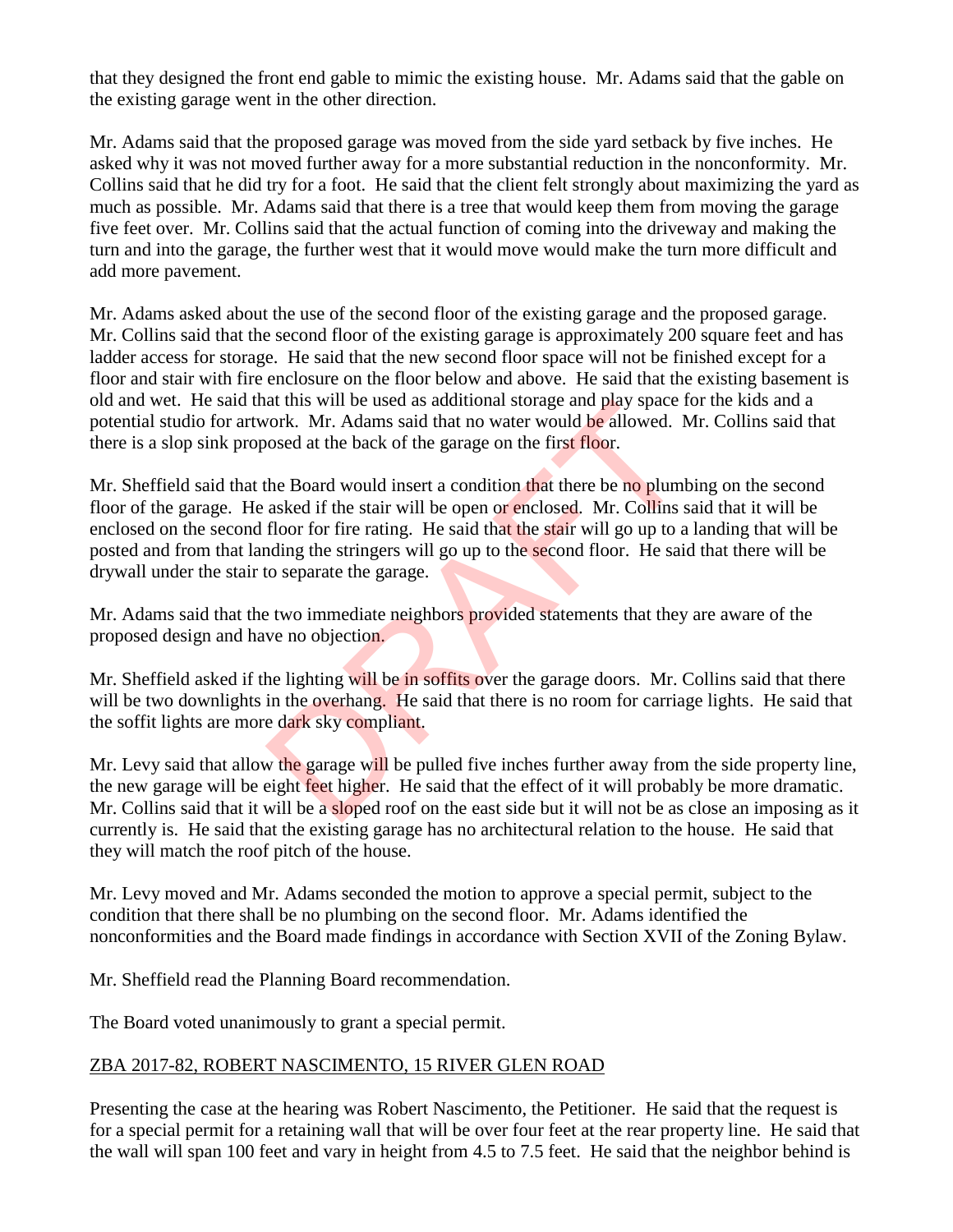a contractor who tried to develop a plan to terrace the two properties. Mr. Nascimento said that he felt more comfortable coming before the Board for relief for the height of the wall.

Mr. Adams said that he was concerned about a  $7 +$  foot wall right on the property line. He said that it is his understanding that the neighbor will grant access. He asked if any consideration was given to not being granted access if the neighbor's property is sold. He said that it could be difficult to maintain the retaining wall. He asked about siting it in two feet. Mr. Nascimento said that they were looking to gain as much yard space as possible. He said that they would be happy to follow any recommendation of the Board.

Mr. Sheffield read excerpts from Section XXIIB of the Zoning Bylaw regarding swimming pools. Mr. Nascimento said that the pool will be 11 feet from the side property line. He said that he spoke with Michael Grant, Building Inspector, and his interpretation of the bylaw was that because it will be an in ground pool, it would be ten feet. Mr. Nascimento said that his calculations were based on Googling what the walkway railings would be and it appeared to be at the edge of the water. Mr. Adams said that those dimensions are not shown on the plans that were submitted. Mr. Levy said that the Petitioner is not seeking any relief for the pool. Mr. Nascimento said that he has not applied for the pool permit yet.

Mr. Sheffield discussed the elevations from the adjacent property. He said that there will be a four foot protective railing on top of a seven foot high wall. He said that at least, a six foot fence will be required around the pool. He said that if the height of fences and walls was coordinated in the design of the pool. Mr. Nascimento said that the pool was shown on the plans because they may have to go down three feet or so. He said that if he has to rebuild a wall, he would have to come back before the DRB. He said that the northeast corner of the home down to Mr. Malafaia's property, the wall would have to be rebuilt if they go down to put the pool in. He said that he would like to have a special permit for all of the walls and make a decision about the pool later. He said that he is requesting a special permit for the height and the setback of the retaining walls. He said that the rear and side walls will be the same whether they do the pool or not. He said that the interior may change if they build the pool. re not shown on the plans that were submitted. Mr. Levy<br>
g any relief for the pool. Mr. Nascimento said that he has<br>
the elevations from the adjacent property. He said that the has<br>
of a seven foot high wall. He said that

Mr. Adams said that fencing will come under Mr. Grant's jurisdiction. He said that most of the walls will require fencing where there is more than a 30 inch variation. He said that he was concerned that the wall will be on the property line. Mr. Levy said that is the Petitioner's risk. He said that the Board would be approving the walls along the rear of the property and the north elevation.

Mr. Levy asked about the heights of the wall. Mr. Nascimento said that it will be four to seven and a half feet. Mr. Adams said that there is a separate law for retaining wall fencing and anything that is adjacent to a walking surface, whether it is grass or sidewalk. Mr. Sheffield said that is a building permit issue.

Mr. Levy moved and Mr. Adams seconded the motion to grant a special permit for a retaining wall, in accordance with the plans dated, July 26, 2017. Mr. Adams identified the nonconformities and made findings in accordance with Section XXIID of the Zoning Bylaw. The Board voted unanimously to grant a special permit.

### ZBA 2016-67, ANDREW & GAIL WINDMUELLER, 12 POPLAR ROAD

Present was Gail Windmueller, who said that the request is for a minor modification to an existing special permit for a deck that was originally to be 8 feet 8 inches wide by 13 feet. She said that the